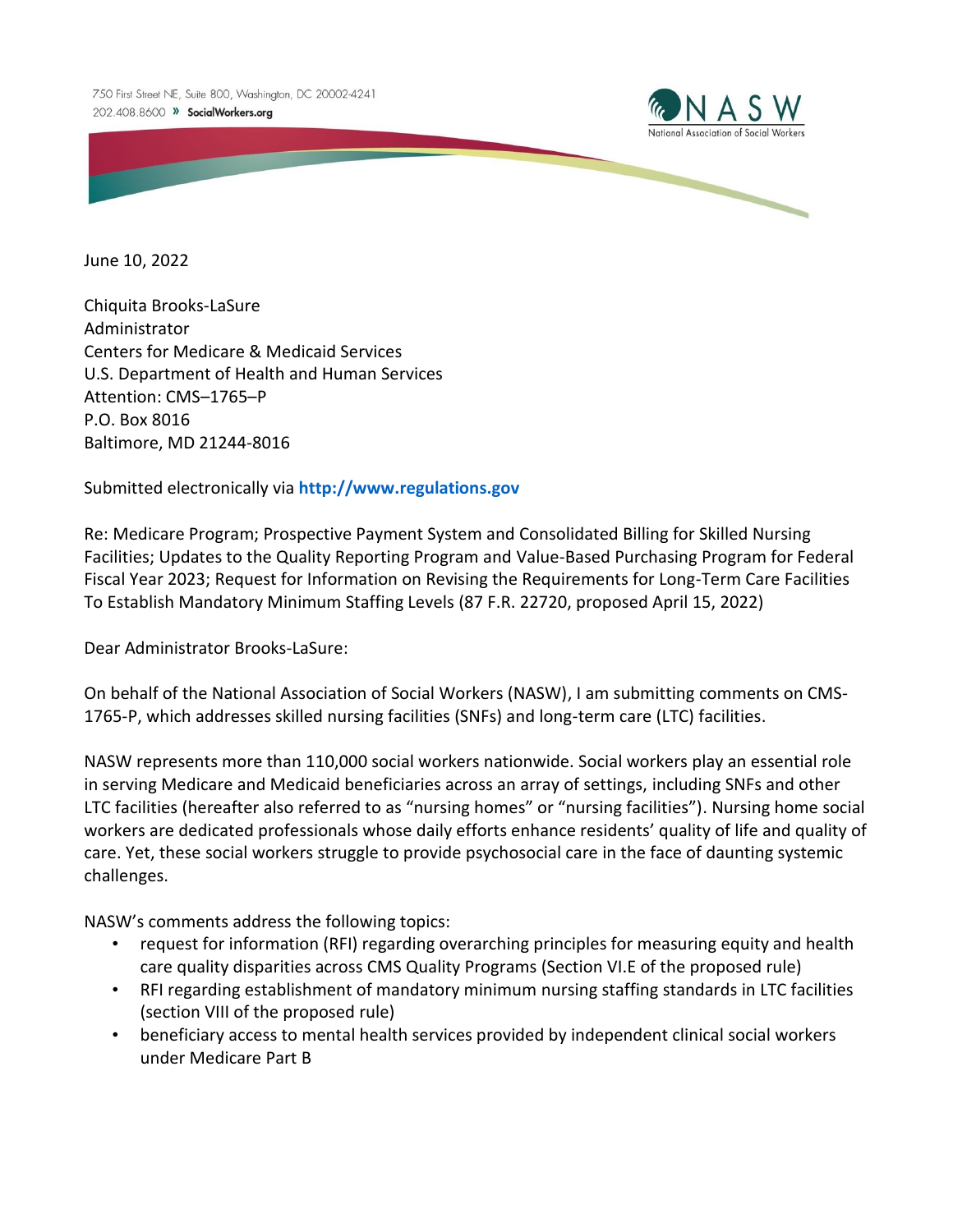We begin with a brief overview of the workforce issues that affect the health and well-being of nursing home residents across the United States.

#### **Overview of workforce issues**

NASW affirms the Administration's recognition that staffing levels affect nursing home residents' safety and quality of care.<sup>i</sup> Thus, we wholeheartedly support the Administration's consideration of setting mandatory minimum staffing levels for nursing staff—registered nurses (RNs), licensed practical and licensed vocational nurses (LPNs–LVNs), and certified nursing aides (CNAs). Similarly, we strongly recommend that CMS establish both minimum staffing ratios and professional qualifications for nursing home social workers. We address these topics in detail following our brief comments on health equity. Finally, NASW reminds CMS of the restriction that prohibits beneficiaries who receive SNF services under Medicare Part A from accessing mental health services provided by independent clinical social workers under Medicare Part B—a restriction we strongly recommend be removed.

## **Health equity**

NASW applauds CMS's focus on health equity within the proposed rule. We support the inclusion of health equity measures within the SNF quality reporting program (QRP) and concurs with the importance of the factors named by CMS in determining which equity measures could be prioritized for development for SNF QRP:

- Measures should be actionable in terms of quality improvement.
- Measures should help beneficiaries and their caregivers make informed healthcare decisions.
- Measures should not create incentives to lower the quality of care.
- Measures should adhere to high scientific acceptability standards. (p. 22759)

We also affirm CMS's proposal to begin collecting standardized resident-reported data about race, ethnicity, preferred language, health literacy, transportation, and social isolation as part of QRP. NASW strongly encourages CMS to add sex, gender identity, intersex status, and sexual orientation to the data elements collected, recognizing that some residents may choose not to volunteer such information. In offering this recommendation, we acknowledge that collection of such data is complex, and we encourage CMS to draw on the recommendations of a new report by the National Academies for Sciences, Engineering and Medicine (NASEM): *Measuring Sex, Gender Identity, and Sexual*  Orientation.<sup>ii,iii</sup>

Additionally, NASW is pleased that CMS is considering ways to identify meaningful performance differences among SNFs and to report health care disparity confidential reporting of measures. We support reporting of stratified measure data alongside overall measure results. Although the association recognizes that confidential reporting of disparity measures to SNFs may be of value for a limited time, we encourage CMS to proceed in a timely manner toward public reporting of such data. This move would help beneficiaries and families make informed choices about SNFs.

NASW also recognizes job conditions for CNAs—a theme addressed within the next section of these comments—as a significant health equity issue.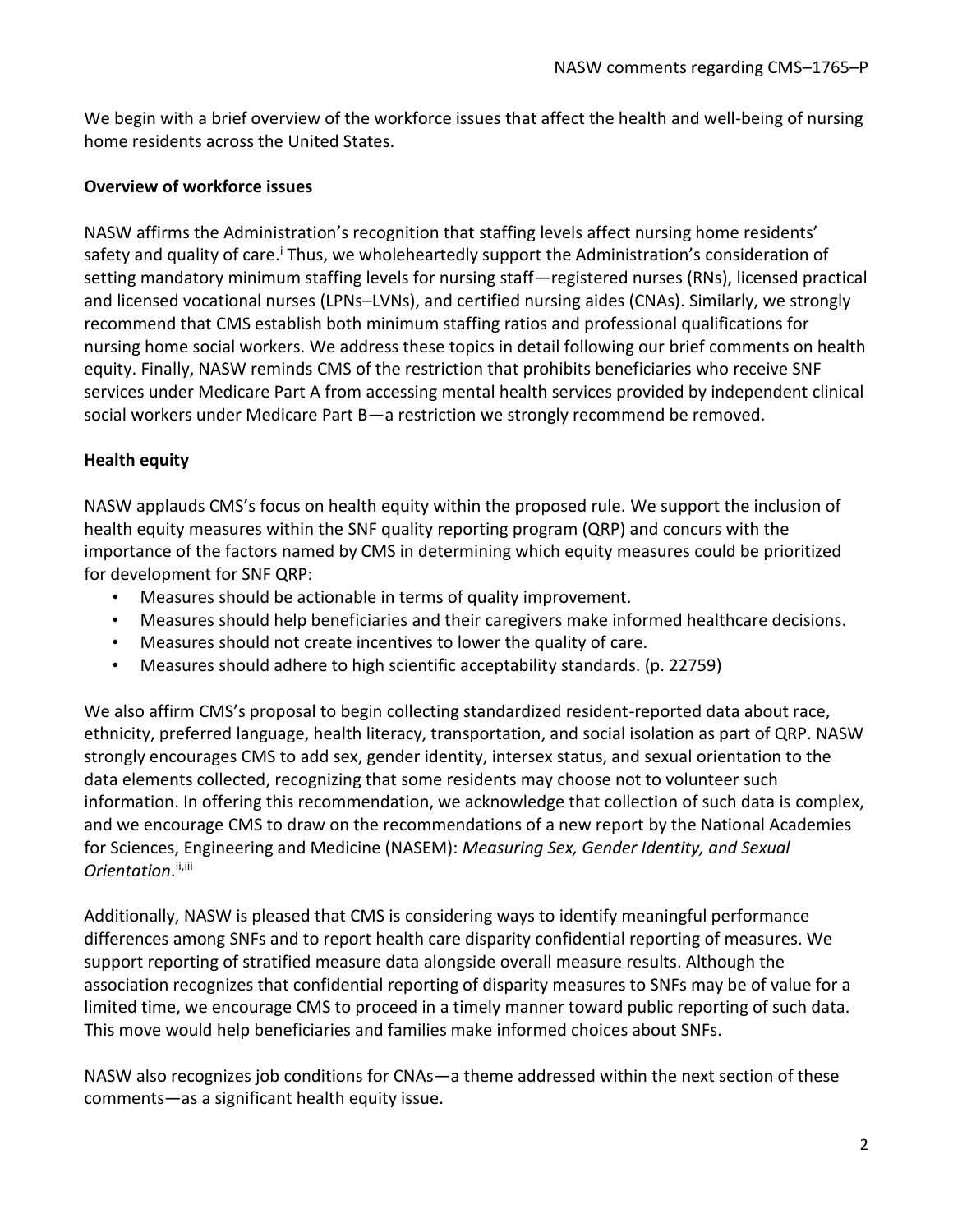### **Staffing RFI: contextual overview**

The Nursing Home Reform Act of 1986 (S. 2604)—signed into law as part of the Omnibus Budget Reconciliation Act of 1987 (OBRA '87; P.L. 100-203) gives the Secretary of Health and Human Services (HHS) full authority to set minimum staffing standards.<sup>iv</sup> The law also requires the Secretary to assure that facilities provide each resident with high-quality care. Moreover, OBRA '87 requires facilities to spend Medicare and Medicaid payments on resident care, without diverting those public funds to profits, management fees, or inflated payments to self-related parties.

In April 2022, the National Academies of Sciences, Engineering, and Medicine (NASEM) released a report entitled *The national imperative to improve nursing home quality: Honoring our commitment to*  residents, families, and staff.<sup>v</sup> This report included multiple recommendations to enhance nursing home staffing, including the establishment minimum staffing requirements for nursing staff (at all levels) and social workers. The establishment and implementation of a minimum nursing staffing standard by CMS would mark a critical step toward maximizing the health and well-being nursing home residents.

As the RFI acknowledges, staffing is a complex issue, with multiple interrelated factors affecting staffing levels. Consequently, although setting minimum staffing levels is essential to improving quality of care for residents, establishment of such levels is, in itself, insufficient. Recruitment and retention of nursing staff—especially CNAs, many of whom are women of color and immigrants—and of social workers (many of whom are also women) will not be successful without increased compensation, adequate benefits, improved training and working conditions, more respect for their invaluable contributions, and better treatment from employers, to name a few factors. Furthermore, NASW recognizes that some of the staffing issues CMS has raised will require additional federal regulations or actions by parties other than CMS.

Nonetheless, the establishment and implementation of a minimum nursing staffing standard by CMS would mark a critical step toward maximizing the health and well-being nursing home residents. NASW applauds the Secretary for considering this necessary step and responds to the RFI questions—first for nursing staff, then for social service staff—in the next two sections.

## **Nursing staffing**

*1. Evidence that establishes appropriate minimum staffing requirements for nurses and other direct care workers; benefits of adequate staffing for residents and quality of care*

Substantive evidence supports minimum staffing requirements as essential to the health and wellbeing of nursing home residents. A 2001 CMS study found a clear association between nurse staffing ratios and nursing home quality of care.<sup>vi</sup> This study also asserted the importance of a minimum staffing standard of 4.1 nursing hours per resident day (HPRD) to prevent resident harm and jeopardy, dividing those hours in the following manner: 0.75 RN HPRD, 0.55 LVN–LPN HPRD, and 2.8 to 3.0 CNA HPRD. A 2004 observational study confirmed these findings.<sup>vii</sup> A 2016 simulation study not only confirmed the 2001 RN and LVN–LPN recommendation, but also found between 2.8 and 3.6 CNA HPRD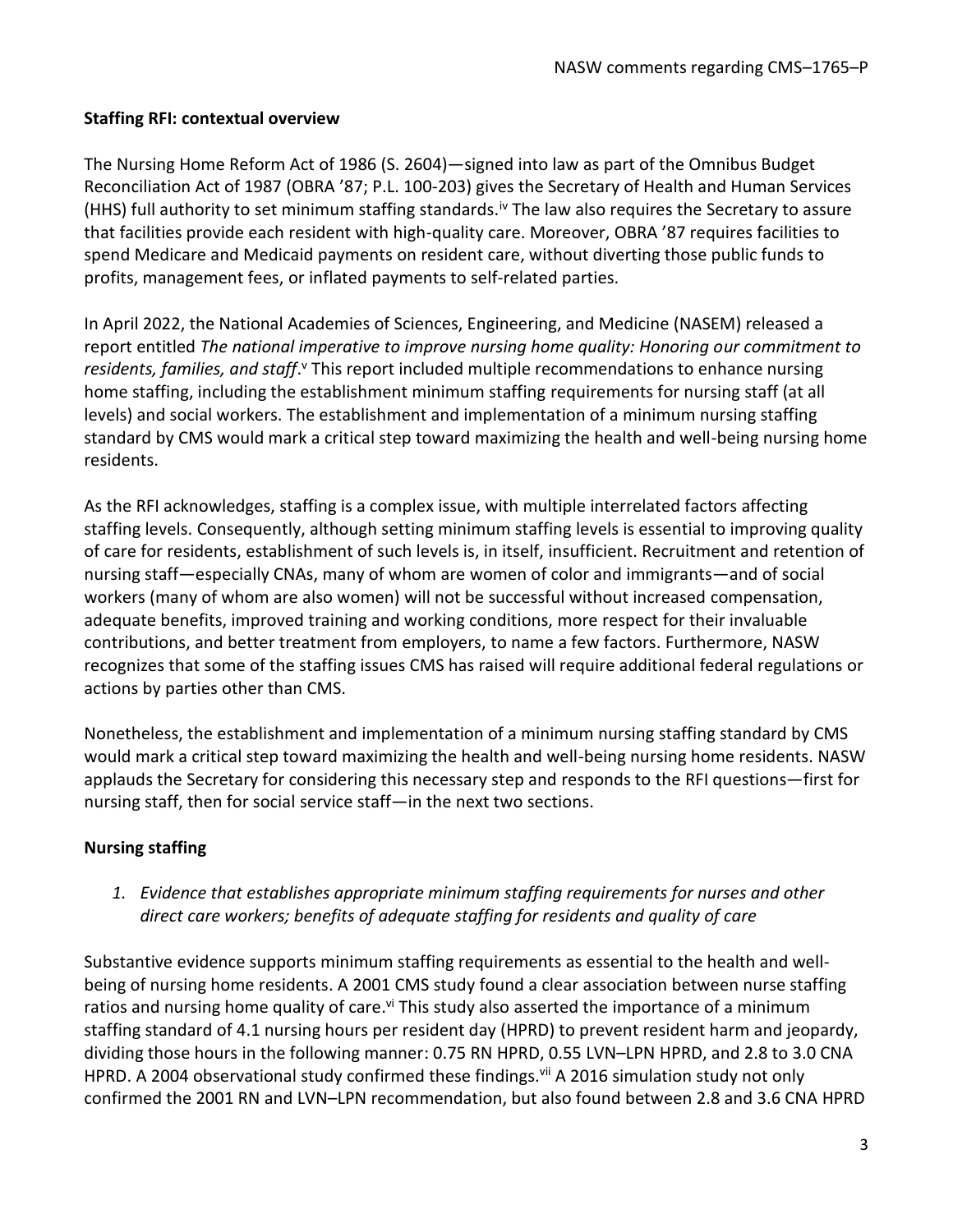were needed to ensure adequate care to residents with varying staffing care needs.<sup>viii</sup> Moreover, some experts have recommended higher minimum staffing standards—a total of 4.55 HPRD—with adjustments for resident acuity (nursing need) or case-mix.<sup>ix</sup>

The benefits of minimum staffing requirements for nursing staff cannot be overestimated. Research has found a strong relationship between nursing staffing levels and improved quality of care, as reflected in both process and outcome measures.<sup>x,xi,xii,xii,xiv</sup> The strongest relationships found to date have been between RN staffing levels and quality measures.<sup>xv</sup> Studies have demonstrated that higher nurse staffing levels are associated with improved resident outcomes, including better functional improvement; reduced incontinence, urinary tract infections, catheterizations; pain, pressure ulcers, weight loss, dehydration, infections, and falls; decreased use of antipsychotics and physical restraints; and decreased emergency department use, preventable hospitalizations, care omissions, adverse outcomes, and mortality rates.<sup>xvi</sup>

Higher RN staffing levels are also strongly associated with fewer deficiencies.<sup>xvii,xvii,xix</sup> In contrast, a recent data analysis found that infection control deficiencies were more common at nursing homes with fewer nurses and CNAs than at facilities with higher staffing levels—a particularly compelling finding during the COVID-19 pandemic.<sup>xx</sup>

*2. Resident and facility factors to consider in establishing minimum staffing requirements; impact of resident needs and acuity on such requirements*

NASW asserts that resident factors are the most important determinant of nursing staffing levels. Establishment of minimum staffing levels should be based on residents with the lowest care needs, as assessed using the Minimum Data Set (MDS) 3.0. In accordance with the Medicare prospective payment system (PPS) adjustment for resident acuity, LTC facilities are expected to increase the staffing levels as their resident care needs or acuity increases.<sup>xxi</sup> Similarly, federal regulations require nursing homes to conduct a facility self-assessment regarding the resources and qualified staff needed to meet resident needs and to fulfill all facility-level functions. This analysis must consider "the number, acuity and diagnoses of the facility's resident population" and must be updated at least annually (42 C.F.R. § 483.70(e)). Moreover, many state Medicaid payment rates to facilities are also based on resident acuity,<sup>xxii</sup> although widespread concerns about the adequacy of such payments exist.

## *3. Evidence of the cost of implementing recommended thresholds*

A 2022 study comparing actual nursing home staffing with the 2001 CMS minimum staffing standard found that 95 percent of facilities failed to meet all the recommended minimum nursing staffing levels of 4.1 HPRD.<sup>xxiii</sup> The researchers estimated that the cost to attain the recommended minimum staffing, based on current wages, was \$7.25 billion; this cost, they stated, represents only 4.2 percent of the \$172.2 billion of national nursing home expenditures in 2019. Another 2022 study, using data from the Health Care Financing Administration's 1995 and 1997 Staff Time Measurement studies as a benchmark for minimum staffing, found that 60 percent of nursing homes did not meet the minimum for total nursing staff.<sup>xxiv</sup> This study estimated the costs of meeting staffing minimums would average \$500,000 for each facility not meeting the standard, or a total of \$4.9 billion annually. Such cost increases do not seem unrealistic. One recent study found that most major publicly traded nursing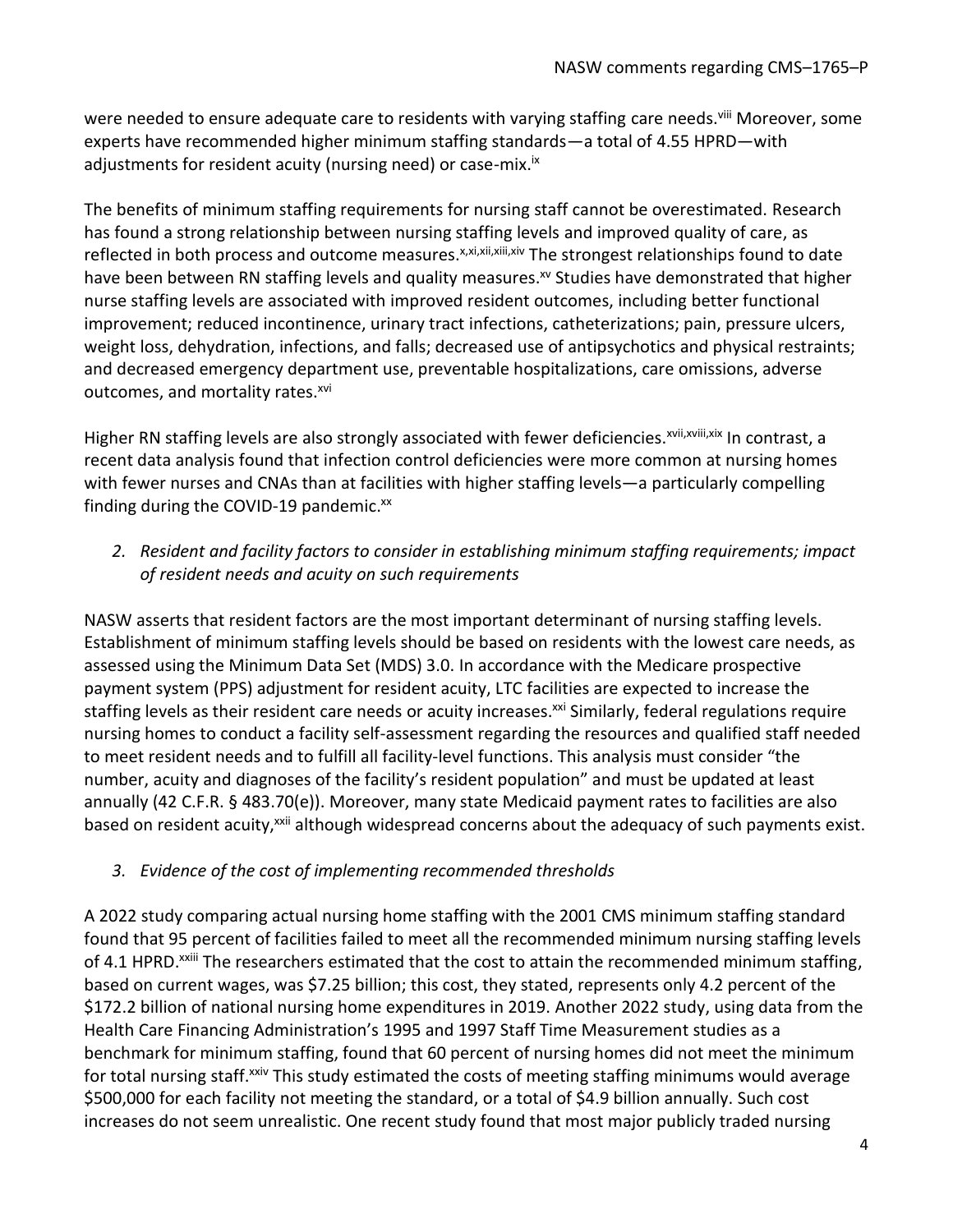home companies were highly profitable, even during the pandemic.<sup>xxv</sup> Another study found that the second largest publicly traded nursing home chain in the United States earned high profits during the COVID-19 pandemic while keeping its staffing levels low and having large COVID-19 resident infections and deaths.<sup>xxvi</sup> At the same time, NASW encourages CMS to explore whether increasing Medicaid reimbursement rates could be helpful in enabling facilities—especially nonprofit nursing homes—to implement recommended thresholds.

*4. Evidence that resources that could be spent on staffing are instead being used on expenses that are not essential to quality resident care*

Multiple studies indicate that for-profit nursing homes, both chain and nonchain facilities, often have lower staffing and poorer quality of care than nonprofit and government nursing homes, as demonstrated by the following indicators:

- poorer quality indices and more deficiencies, xxvii, xxviii with the most deficiencies in facilities with the highest profit margins<sup>xxix</sup>
- increased quality and compliance problems in for-profit chainsxxx
- decreased nursing staffing (especially for RNs) and reduced wages, benefits, and pensionsxxxi,xxxii,xxxii,xxxiv
- more 30-day rehospitalizations and less improvement in mobility, pain, and functioning<sup>xxxv</sup>

Moreover, for-profit nursing home companies have developed increasingly complex corporate ownership structures, with most having a separate property company from the operating company, with some facilities having as many as seven or eight layers of companies in control. xxxvi,xxxvii,xxxviii This complexity of interlocking corporations is designed to protect operating companies from litigation by moving assets into a separate company, thereby reducing both liability and regulatory oversight. For example, a recent study found that one large, highly profitable nursing home chain (a publicly traded company) had 430 corporate entities to manage 228 nursing homes and other facilities.<sup>xxxix</sup>

Private equity (PE) firms have also been found to increase nursing home costs and reduce staffing. These firms use loans to acquire nursing homes, usually for a three- to five-year period, and then seek profit upon sale of the nursing home. A Government Accountability Office study found that private equity investments resulted in increased costs for facilities and capital, along with higher profit margins, as compared to other for-profit nursing homes or nonprofit facilities.<sup>xl</sup> Moreover, a study of PE buyouts of nursing homes from 2000 to 2017 found robust evidence of declines in resident health and compliance with care standards related to cuts to direct nursing staff and increased occupancy, as compared to acquisitions by non-PE corporates and chains.<sup>xli</sup> Yet, evidence also suggests that staffing by PE firms varies based on geographic competition.<sup>xlii</sup>

Another factor that obscures nursing home profits is the growth in related-party transactions. By contracting with related-party individuals and organizations for services such as facility management, nursing, therapy (physical, occupational, and speech–language), lease agreements, and loans, facilities are able to siphon money out of the facilities as expenses. One study found that such related-party business transactions were used by nearly three-quarters (or more than 11,000) of nursing homes in the United States, accounted for \$11 billion—or one-tenth of costs—of facility spending in 2015. Xiii This same study found that nursing homes that used related-party contracts employed 8 percent fewer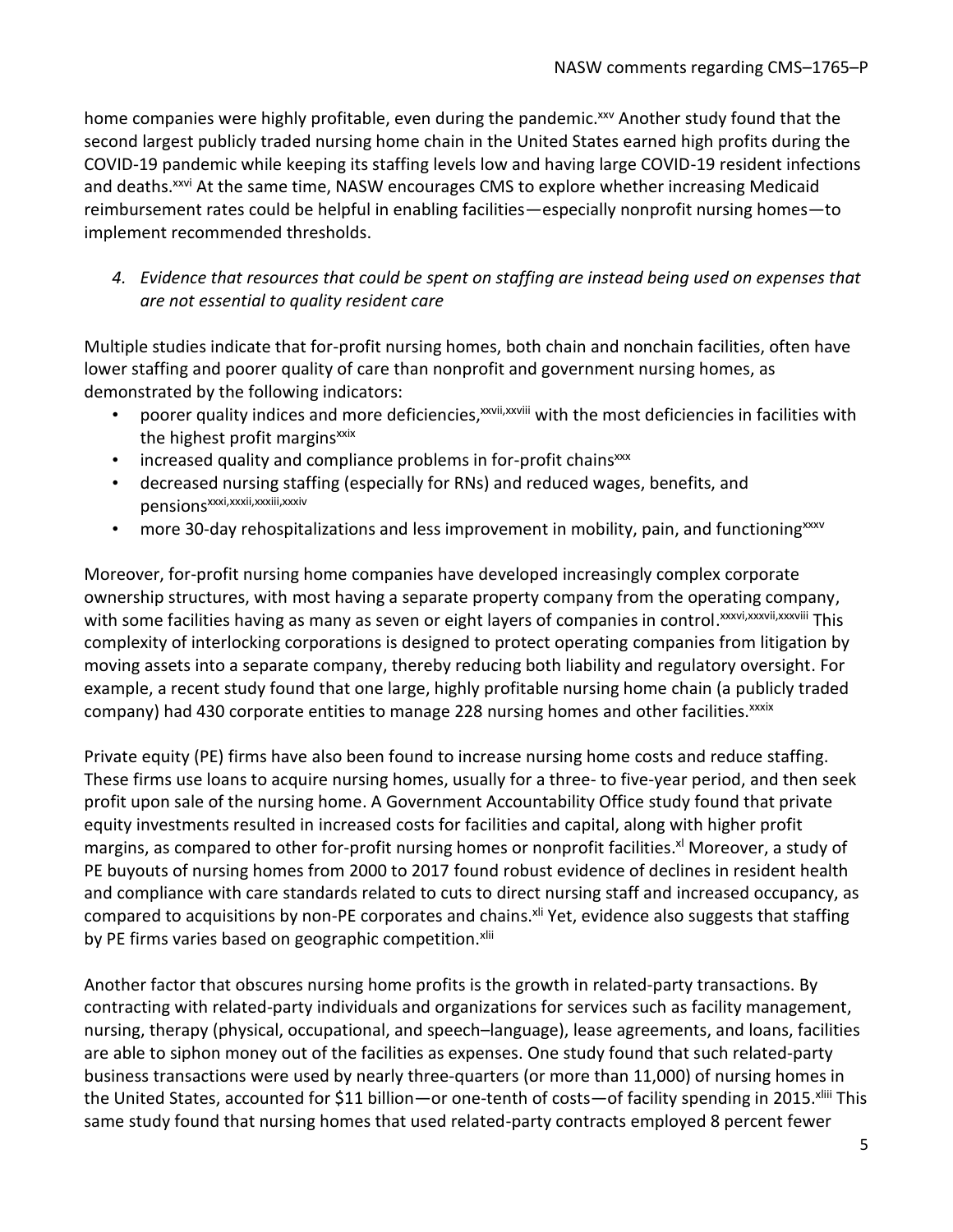nurses and CNAs, were 9 percent more likely to have hurt residents or put them in immediate jeopardy of harm and had 53 substantiated complaints for every 1,000 resident beds, compared with 32 per 1,000 beds at homes without related-party transactions. The study also found that for-profit nursing homes used related corporations more frequently than do nonprofits, incurring fine increases of 10 percent and receiving 24 percent more substantiated complaints from residents in relation to nonprofits. These nursing homes also employed overall staffing levels 4 percent lower than at independent for-profit facilities.

*5. Factors impacting a facility's capacity to recruit and retain nursing staff; strategies facilities could employ to increase nursing staffing levels; risks associated such strategies and mitigation strategies*

One of the most significant barriers to successful recruitment and retention of staff is job quality, which can be measured by facility staff turnover. CMS estimates that the average nursing staff turnover for a nursing home is 52.6 percent annually. Xiv Research has found that high turnover in nursing homes leads to poorer outcomes for nursing home residents.<sup>xlv</sup> High turnover most commonly results from poor wages and benefits, lack of training, poor management, lack of career advancement, and unreasonable workloads.<sup>xlvi,xlvii,xlvii,xlix</sup> Labor–management disputes, such as attempts by facilities to thwart unionization, are also problematic.

NASW recommends the following strategies to increasing staff recruitment and retention, thereby improving the quality of resident care:

- payment of living and competitive wages, along with health insurance and paid leave (including sick and family and medical leave), to all nursing home staff, including CNAs<sup>1</sup>
- tailored, ongoing training programs, ii, iii including increasing the minimum federal training requirements for CNAs from 75 to 120 hours, in accordance with the recommendation in NASEM's 2022 nursing home report;<sup>liii</sup> free access from the state and federal government, and nursing home payment for hours spent participating in, entry-level and continuing education training programs, also per NASEM recommendations
- involving CNAs in interdisciplinary team meetings; increasing career opportunities for CNAs to reduce racial and ethnic disparities among different types of nursing staffliv, Iv, Ivi
- establishment of job equity metrics that include staff members' perspectives on areas such as respect; incorporation of such metrics into CMS's five-star rating system
- promotion of positive labor–management partnerships

NASW also suggests that CMS reduce turnover in nursing home management and administration which contributes to turnover among direct care staff and poor health outcomes for residents—by (1) incorporating administrator turnover into CMS's value-based purchasing (VBP) program and (2) implementing the 2022 NASEM recommendation that CMS require all nursing home administrators to possess, at a minimum, a bachelor's degree and training in topics relevant to their role. (The National Association of Long Term Care Administrator Boards, for example, offers both accreditation and continuing education programs designed specifically for nursing home administrators.)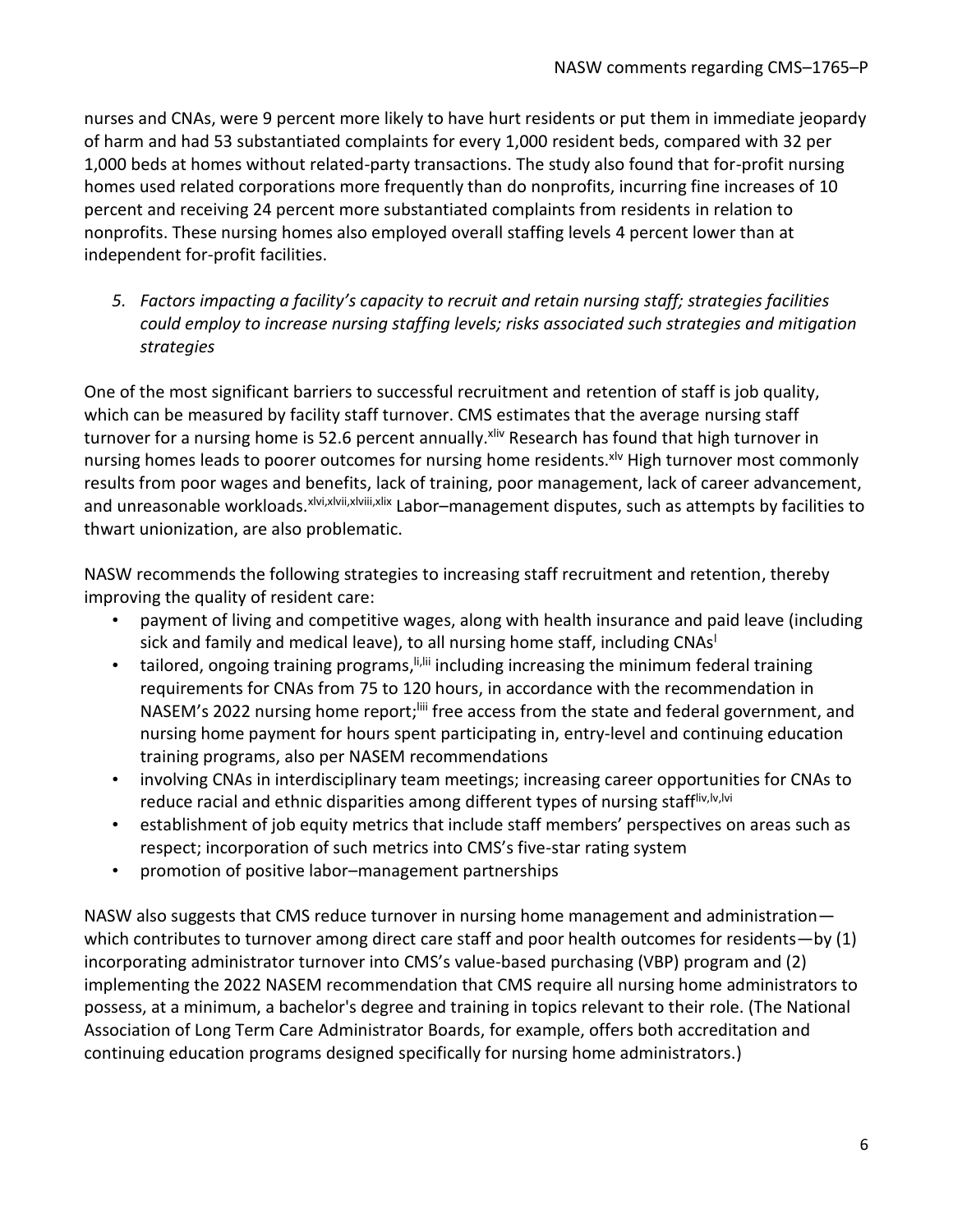6. *CMS's response to facilities that are unable to obtain adequate staffing; definition of good-faith efforts to recruit staff*

Inadequate staffing is a threat to the health and well-being of residents. Consequently, NASW believes that when a nursing home is unable to obtain an adequate number of nursing staff members, CMS should require the facility to cease admissions until the staffing requirement is met. We oppose any federal waiver, based on a "good faith effort," of a minimum nursing staffing standard. Moreover, Should CMS apply such a good faith measure to an assessed penalty, NASW suggests that the measure (1) be based on empirical data, (2) include a facility's documentation of efforts to hire and retain staff by investing in high-quality jobs, and (3) be used in case of infrequent emergencies.

*7. Impact of nursing staff turnover on establishment of a staffing standard; use of short-term nurses*

Turnover is a significant indicator of how nursing homes treat staff. CMS currently estimates that the average annual turnover rate is 52.6 percent. NASW applauds CMS's recent implemented practice of posting turnover rates for total nursing staff and RNs on Care Compare and encourages CMS to explore other ways to incentivize facilities to reduce nursing turnover, including using facility turnover rate as a measure in the SNF VBP program.

The use of agency nursing staff is a complicated question. CNAs, LPNs, and RNs from staffing agencies fill essential gaps in care and deserve respect and appreciation for their work. However, providing the person-centered, coordinated care residents deserve (and which federal regulations specify) is extremely difficult when agency staff don't know either the residents or their colleagues. Use of agency staff (both RNs and CNAs) has been associated with poorer health outcomes for nursing home residents;<sup>Ivii</sup> during the COVID-19 pandemic, NASW members have reported similar observations, based on both their professional and personal experiences. Additionally, long-term use of agency staff may indicate a facility's failure to address underlying job quality issues. Recognizing that agency staff may be needed at times (such as during emergencies or pandemics), however, NASW encourages CMS to continue to monitor the use of agency staff and to investigate the impact of such staffing on resident care. Potential solutions to discourage frequent or long-term agency staff use could include incorporating this metric in the SNF QRP or VBP.

*8. Disciplines to count toward a minimum staffing requirement; grouping of RNs, LPNs–LVNs, and CNAs under a single nursing care standard; inclusion of mental health workers as direct care staff*

Based on the available research, NASW encourages CMS to include only RNs, LPNs–LVNs, and CNAs in its minimum nursing staffing standard. Similarly, we encourage establishment and implementation of separate minimum requirements for each of these three groups; studies have shown that failure to implement separate staffing requirements has resulted in facilities' use of the least costly nursing option, CNAs, to meet the minimum standard.<sup>Iviii,lix</sup>

NASW appreciates CMS's consideration of adding mental health workers—of which social workers are an integral component—as direct care staff. At the same time, we recognize that the responsibilities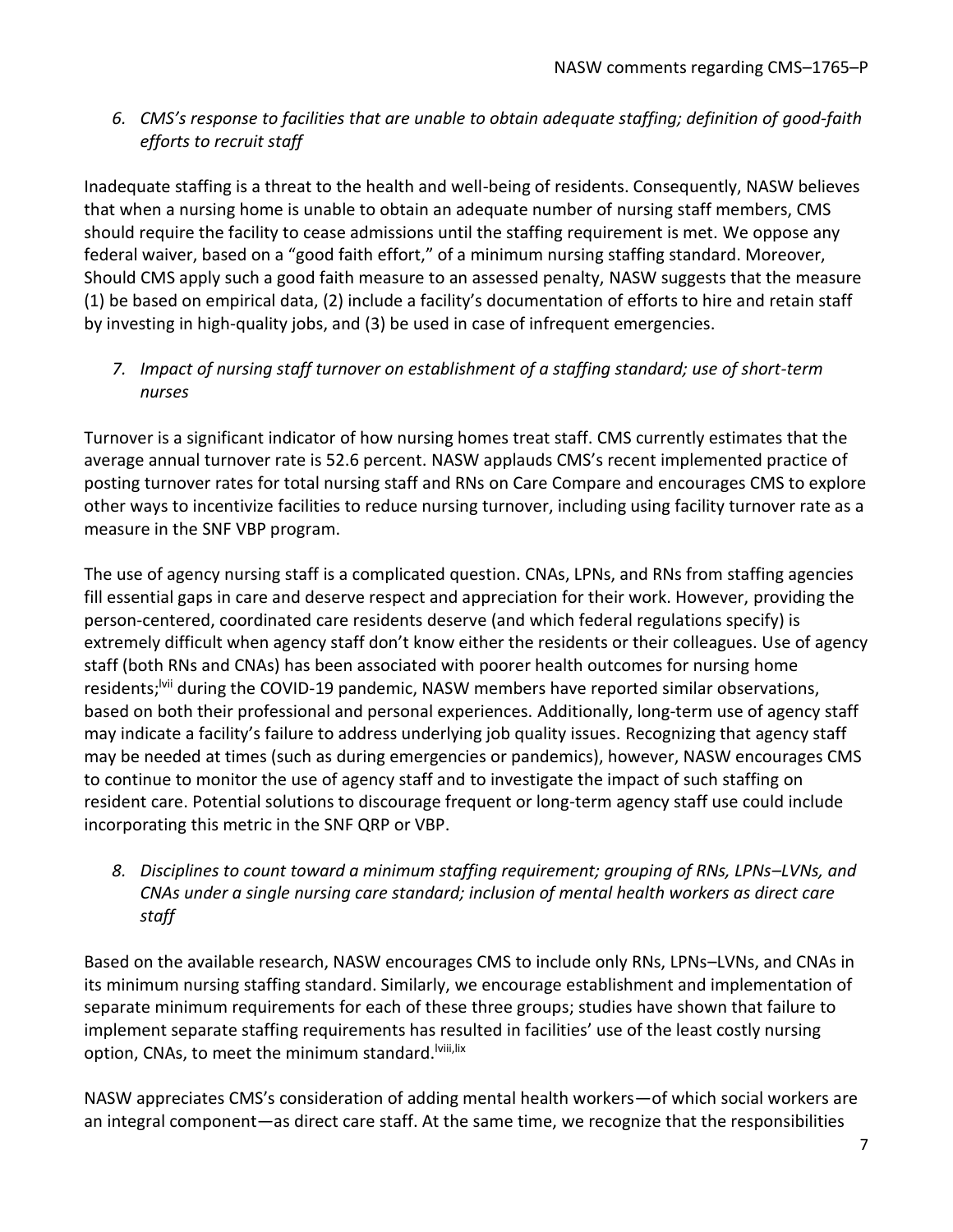and training of RNs, LPNs–LVNs, and CNAs are quite different from those of social workers and that these roles cannot be regarded as interchangeable. Therefore, NASW encourages CMS to create staffing standards for social workers (a topic addressed subsequently in greater detail).

## *9. Consideration of administrative nursing time*

NASW strongly recommends that CMS exclude administrative nursing time from minimum resident care standards. Direct care involves *direct* contact with residents to "provide care and services to allow residents to attain or maintain the highest practicable physical, mental, and psychosocial well-being" (42 C.F.R. § 483.70 (q)(i)), and CMS's current staffing requirements recognize that administrative duties can inhibit time spent on resident care.

Consequently, studies regarding nursing HPRD (as cited previously within these comments) have not accounted for administrative or other nonclinical responsibilities. On the contrary, the purpose of HPRD standards is to ensure a baseline of CNA, LPN–LVN, and RN staffing necessary to prevent illness or death resulting from insufficient direct care.<sup>1x</sup> In fact, research found that one nursing home model removed administrative responsibilities from clinical staff and subsequently reported fewer hospitalizations, infections, and deaths than other nursing homes.<sup>|xi</sup>

Current regulations allow a Director of Nursing (DON) to serve as charge nurse only if sixty or fewer beds are occupied by residents (42 C.F.R. § 483.35(b)(3)). Similarly, several states with minimum nursing staffing standards require an additional RN if the RN providing direct care is subject to administrative duties.<sup>Ixii</sup>

## *10. Minimum staffing requirement and measurement; inclusion of non-nursing requirements*

Given the complexity of nursing staffing, NASW recommends that CMS use both minimum nursing HPRD and staff-to-resident ratios. As previously stated, an HPRD standard clarifies the direct care hours residents require to meet their basic needs and prevent negative outcomes. Kill However, relying solely on HPRD can be confusing for staff, residents, and families in determining whether a facility has adequate staffing. Staff-to-resident ratios for CNAs, LPNs–LVNs, and RNs provide a clearer way to identify adequate staffing capacity. The Quality Care for Nursing Home Residents and Workers in COVID-19 and Beyond Act (H.R. 598, Title II, §§ 201(a)(1)(C)(ii)(II–IV), 2021) includes HPRD-to-ratio translations for daytime, evening, and nighttime shifts.<sup>|xiv</sup>

NASW recommends that all nursing homes, regardless of size, employ a full-time DON—one who possesses an RN license but is distinct from RNs providing direct care—seven days a week, rather than the five days currently required (42 C. F. R. § 483.35(b)(2)). As facilities grow in size, the administrative nursing requirements should increase accordingly.

NASW also recommends that CMS require at least one RN on site and awake in every nursing home 24 hours per day, seven days per week. Nursing homes care for residents with complex medical issues, necessitating the expertise of an RN.<sup>Ixv</sup> As noted previously, higher levels of RN care are associated with better health outcomes for residents.<sup>Ixvi</sup> Furthermore, RNs provide essential training, supervision, and support for CNAs—many of whom did not receive the requisite 75 hours of training (42 C.F.R.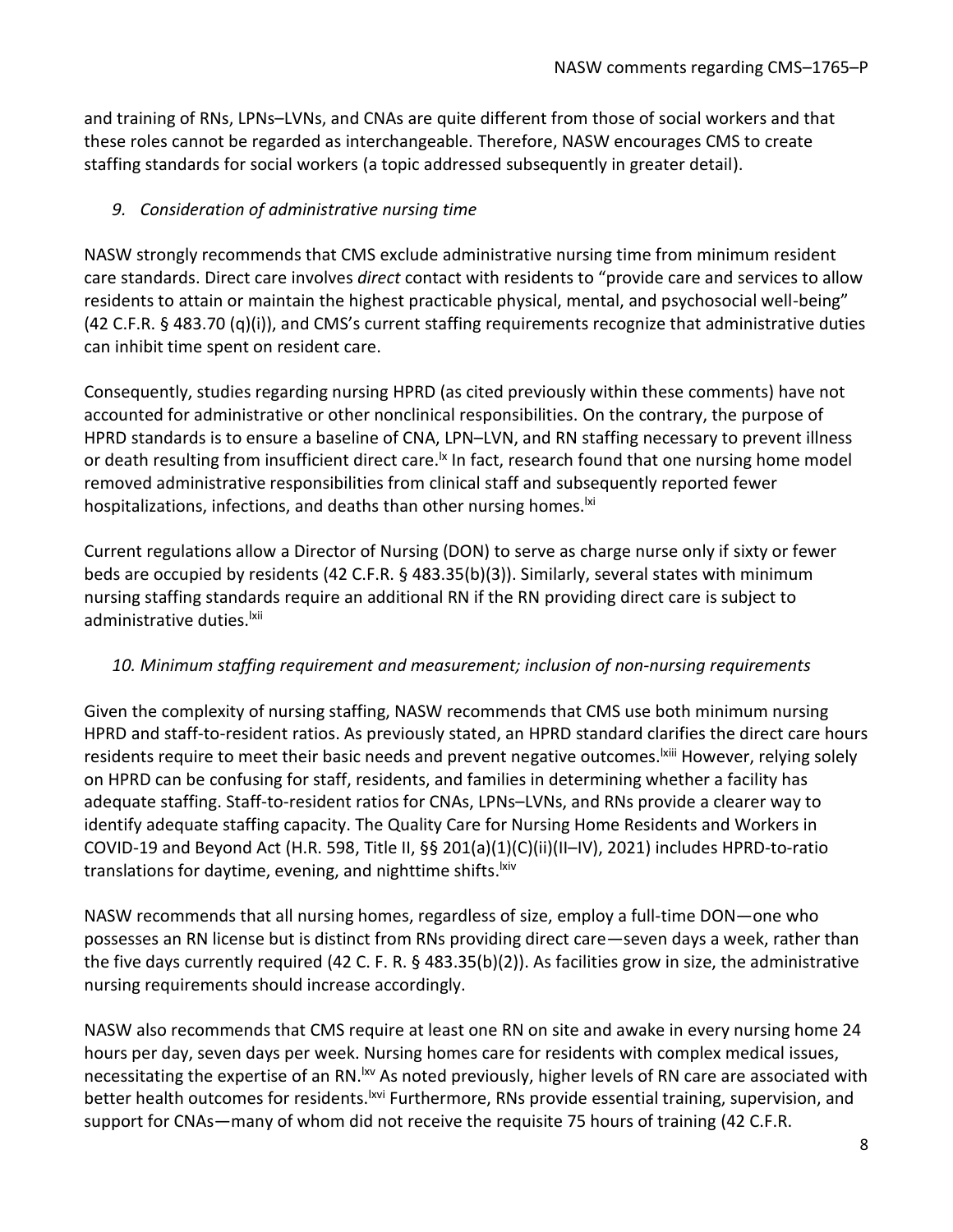483.35(d)) because CMS waived (through June 6, 2022) training requirements to alleviate workforce shortages during the COVID-19 pandemic. <sup>Ixvii</sup>

CMS's aforementioned research (2001) has established the importance of having a minimum of 2.8 CNA HPRD. <sup>Ixviii</sup> Accordingly, CNAs should care for no more than six residents per day and evening shifts and no more than 13 residents per night shift. This benchmark contrasts sharply with widespread practice, however; on average, nursing home CNAs care for 13 residents per shift, and one in 10 CNAs is responsible for 17 or more residents per shift.<sup>Ixix</sup> A more recent study focused on CNAs—who provide 90 percent of hands-on care to residents—found that nursing homes need to adjust CNA staffing for acuity, with average CNA staffing levels at 2.8 HPRD for the lowest level of resident acuity to 3.6 HPRD for the highest level of resident acuity needed to maintain a rate of below 10 percent for care omissions.<sup>lxx</sup>

CMS has requested information on whether a minimum staffing requirement should include any "nonnursing requirements." As previously stated, minimum HPRD staffing standards should not include administrative duties. Although RNs, LPNs–LVNs, and CNAs should participate in training on requirements that are not specific to nursing (such as residents' rights and cultural competence), those activities should not count as part of residents' direct care hours. (It is also worth noting that conflation of nursing and non-nursing responsibilities tends to create confusion and decrease morale among RNs.lxxi) Again, NASW recommends that non-nursing specialists—such as social workers—should be included in nursing home staff but not counted toward nursing or direct care hours. We address minimum staffing requirements for social workers in a subsequent section.

*11. Interaction of new quantitative direct care staffing requirement with existing qualitative staffing requirements; impact of state laws limiting or otherwise restricting overtime for health care workers*

NASW recommends that CMS combine the existing qualitative requirement that facilities have enough nursing staff to meet residents' needs with the quantitative 4.1 HPRD (segmented by RN, LVN–LPN, and CNA training, as noted previously) as a minimum nursing staffing standard. The 4.1 HPRD standard provides a clear baseline for direct resident care but does not address the needs of residents with increased acuity. Retaining the "sufficient nursing staff" requirement with the minimum HPRD would make clear that many residents will need nursing care exceeding more than 4.1 HPRD. Ixxii, Ixxiii, Ixxiv Consequently, NASW suggests that facilities use MDS data—which reflect residents' functional and health status<sup>1xxv</sup>—to help determine resident acuity for purposes of minimum staffing requirements. We also encourage CMS to use facility assessments to determine the number of residents with specialized needs requiring a higher staffing standard of 5.6 to 6.8 total HPRD.

NASW strongly believes that overtime restrictions should not be considered for purposes of establishing minimum nursing staffing standards. Facilities should, instead, be encouraged to recruit and train an adequate number of direct care staff rather than relying on a small number of staff members with significant overtime.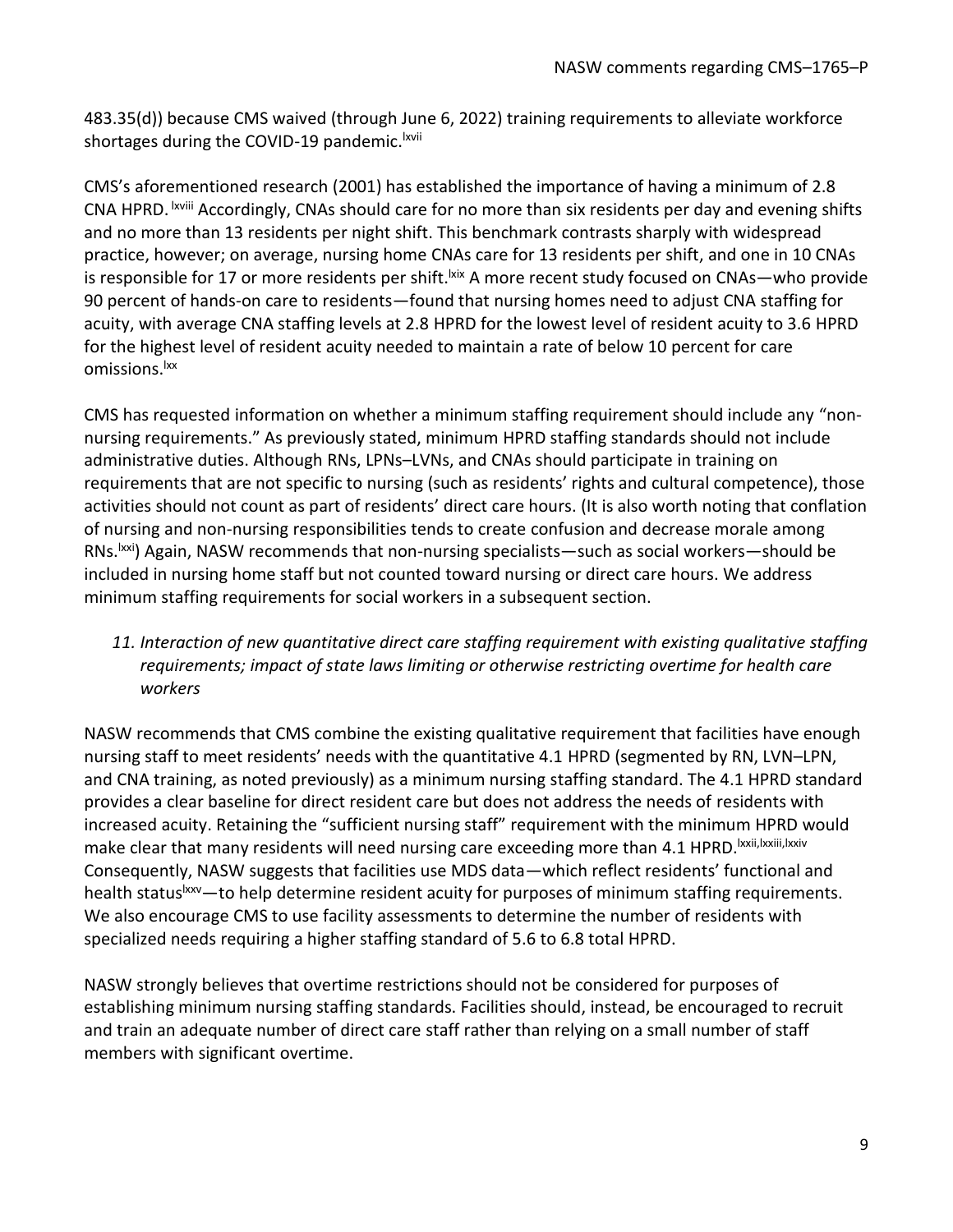## *12. Effectiveness of minimum staffing requirements at the state level; facilities' experiences transitioning to these requirements*

Several studies have demonstrated that a state's implementation of minimum staffing standards led to increased nursing hours, better health outcomes, and reduced deficiencies. Ixxvi, Ixxvii, Ixxviii Minimum staffing requirements have been found to improve quality of care primarily by reducing adverse outcomes for residents.<sup>Ixxix</sup> As noted previously, minimum staffing levels must set a standard for each type of staff (CNAs, LVNs–LPNs, and RNs); otherwise, state-level research has found that facilities achieve minimum levels by relying disproportionately on less expensive staff with lower levels of training.<sup>|xxx,|xxxi</sup>

*13. Success of existing state approaches; consideration of adopting one of the existing state approaches, in full or in part; other approaches to consider in determining adequate direct care staffing*

NASW discourages CMS from relying on state models to implement nursing staffing standards. At this time, only the District of Columbia has set a minimum staffing standard that meets the recommended standard of 4.1 HPRD; the majority of states (29) require less than 3.5 HPRD, with 15 of those states falling below 2.5 HPRD. Ixxxii

At the same time, NASW encourages CMS to learn from mistakes made by states when implementing staffing standards. For example, when California, Florida, and Ohio implemented minimum standards, they failed to specify minimums for each category of direct care staff (RN, LPN–LVN, and CNA), resulting in a decline in RN hours in all three states.<sup>Ixxxiii,Ixxxiv</sup>

*14. Institute of Medicine (IOM)–NASEM recommendations of at least one RN within every facility at all times; costs and benefits of 24-hour RN presence*

As noted previously, NASW strongly recommends that CMS require nursing facilities to have an RN on site to provide direct care to residents 24 hours per day, seven days per week. This standard is supported both by the 1986 IOM and 2022 NASEM studies and by other research, including a study published in 2020.<sup>Ixxxv,Ixxxvi</sup> Multiple studies have demonstrated that increased RN staffing is particularly instrumental (in relation to other types of nursing staffing) in improving care for residents.<sup>Ixxxvii</sup> Moreover, improved resident health outcomes related to increased RN staffing reduce Medicare and Medicaid expenditures by reducing preventable hospitalizations and other expensive medical interventions.<sup>Ixxxviii,lxxxix</sup>

*15. Unintended consequences of implementing a minimum staffing ratio and mitigation thereof; concerns about shifting non-nursing tasks to nursing staff, thereby reducing other categories of staff*

As noted previously, one unintended consequence of minimum staffing ratios in a couple of states has been the decrease in substitution of lesser trained, less expensive nursing staff for more highly trained nursing staff. To prevent these unintended consequences, nurse staffing ratios must identify the distinct categories of nursing staff (CNAs, LPNs–LVNs, and CNAs). In addition, CMS should prohibit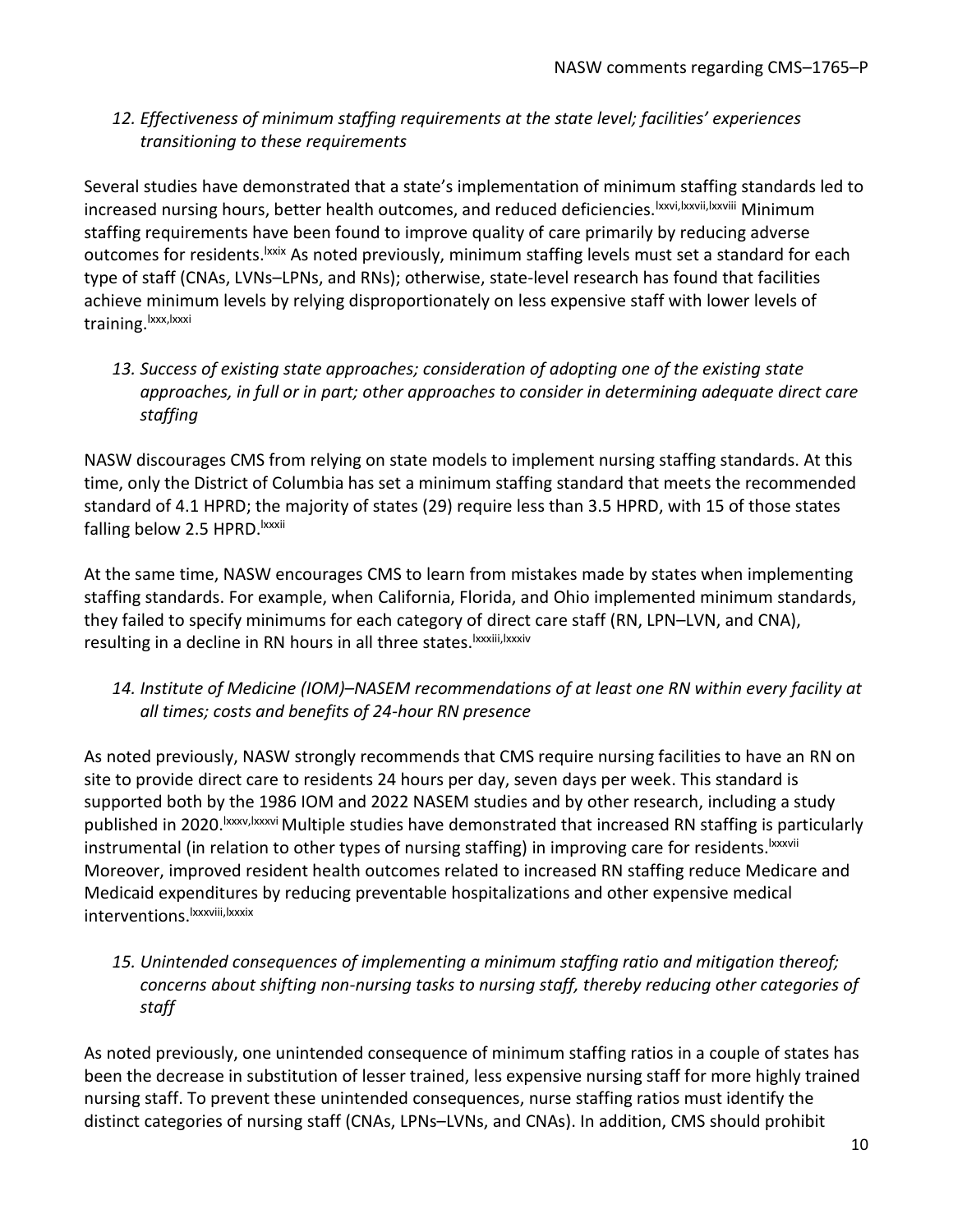facilities from shifting non-nursing tasks to nurses or reducing the work hours of non-nursing staff, such as activities, food services workers, housekeeping staff, and social workers.

# *16. Effect of geographic disparity in workforce numbers on minimum staffing requirements, especially in rural and underserved areas*

The needs of nursing home residents in rural or underserved areas are no less important than those of residents in other areas. Consequently, a minimum nurse staffing standard must be met by all nursing homes. Although additional efforts are needed to increase the numbers of nursing staff working in rural and underserved areas, these efforts should not undermine the need for appropriate staffing levels as a mandate for all facilities, regardless of location.

The challenge of recruiting and retaining nursing staffing in rural and underserved areas was addressed nearly 40 years ago by the IOM, whose recommendations included educational outreach (including educational loan repayment programs, upgrading existing nursing home staff, and ensuring appropriate government payments.<sup>xc</sup> In one study, administrators and DONs in rural facilities with higher staffing levels "attributed their success to having a good reputation, being flexible, and offering individual growth opportunities (e.g., school reimbursement). <sup>"xci</sup> The study concluded that complex labor pool challenges "require complex solutions": "better wages, better health insurance, and better pensions, as well as improved training, supervision, and mentoring."

# *17. Defining "an unacceptable level of risk of harm"; outcomes and care processes to consider in determining adequate staffing levels*

NASW believes no risk of harm to nursing home residents is acceptable as a result of a facility's failure to employ sufficient nursing staff. The 1987 Nursing Home Reform Law and its implementing regulation place specific responsibilities on the HHS Secretary and facilities to define and meet outcomes and care processes. The law excludes any mention of an acceptable or unacceptable risk of harm as a metric for care quality or a measure of what level of care facilities must provide to residents. Rather, federal law requires that facilities, through comprehensive assessment and care planning, "provide services to attain or maintain the highest practicable physical, mental, and psychosocial well-being of each resident" (42 U.S.C. § 1395i(b)(2)). This requirement means that facilities are required not only to meet the minimum mandatory staffing standards that the Secretary establishes, but also to increase those staffing levels, as needed, to meet residents' individual needs.

## Specifically, 42 C.F.R. § 483.35 states:

The facility must have sufficient nursing staff with the appropriate competencies and skills sets to provide nursing and related services to assure resident safety and attain or maintain the highest practicable physical, mental, and psychosocial well-being of each resident, as determined by resident assessments and individual plans of care and considering the number, acuity and diagnoses of the facility's resident population in accordance with the facility assessment required at §483.70(e).

In summary, federal law and regulation make clear that any risk of resident harm resulting from a facility's failure to employ sufficient staff to meet the needs of residents is unacceptable.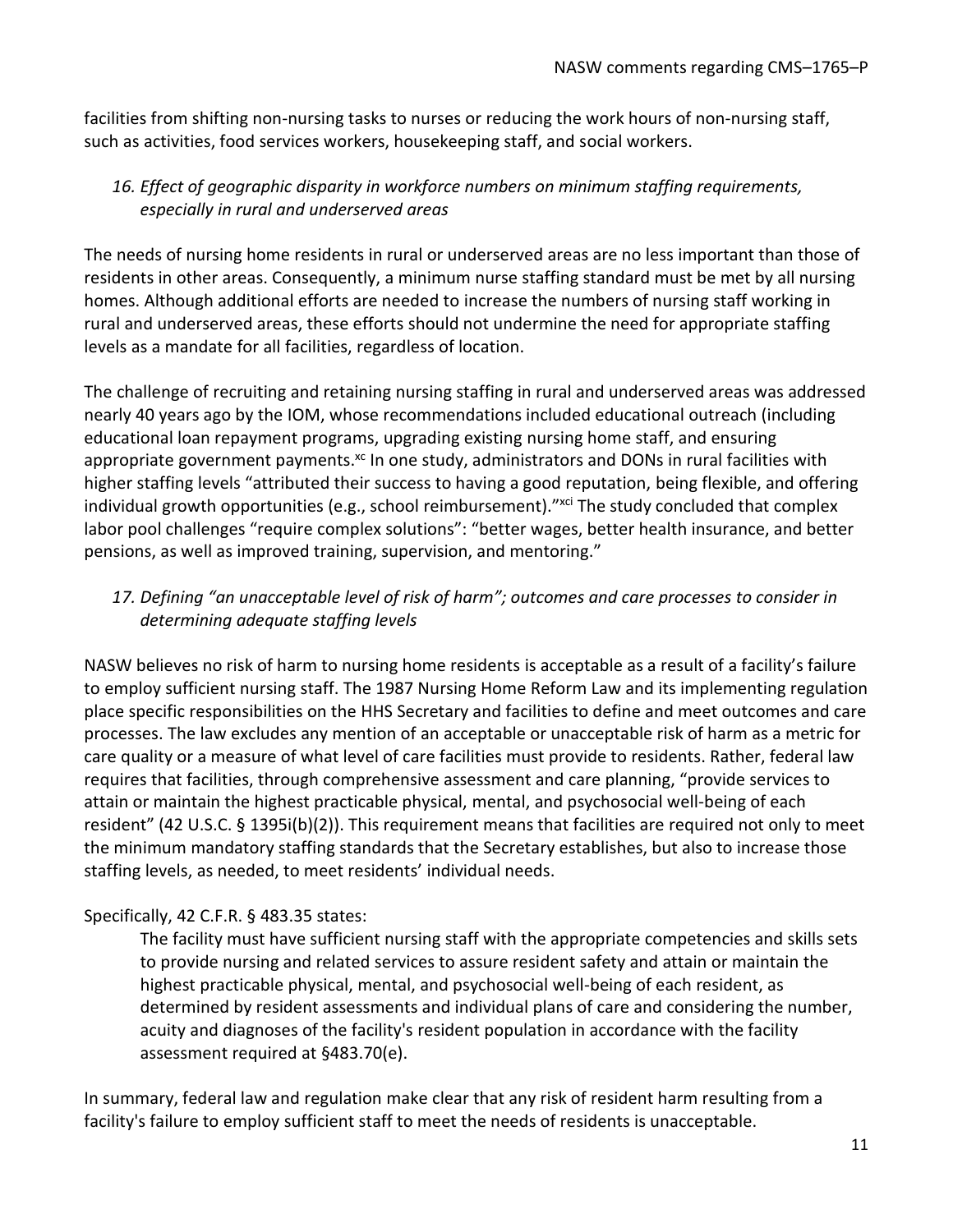## **Social work staffing**

Nursing home social service staff play active, sometimes primary, roles in meeting the following federal requirements for LTC facilities:

- promoting quality of life (§ 483.24) and quality of care (§ 483.25), including trauma-informed care, for all residents
- advocating for the rights of residents (§ 483.10)
- preventing and addressing abuse, neglect, and exploitation of residents (§ 483.12)
- facilitating transitions of care and discharge planning (§ 483.15)
- conducting biopsychosocial assessments (§ 483.20) and participating in comprehensive personcentered care planning, (§ 483.21)
- assessing the need for, supporting, or providing mental and behavioral health interventions (§ 483.40), including personalized practices to complement or replace psychotropic drugs (§ 483.45)
- helping to identify cultural and other psychosocial factors that may influence resident choices related to food and nutrition (§ 483.60)
- participating in quality assurance and performance improvement efforts (§ 483.75)
- identifying and responding to ethical issues (§ 483.85)
- recognizing concerns in the physical environment (§ 483.90)
- helping to train interdisciplinary colleagues in a variety of topics (§ 483.95)

Given the breadth and depth of these responsibilities, the importance of social work staffing cannot be overemphasized. NASW's comments address two topics: staffing ratios and professional qualifications.

## *1. Staffing ratios*

Meeting the goals not only of the Nursing Home Reform Law and its implementing regulations, but also of the Administration's strategy to improve the quality of care and safety in nursing homes,<sup>xcii</sup> requires sufficient staffing not only for CNAs, LPNs–LVNs, and RNs, but also for social workers. Federal regulation stipulates that all nursing homes—regardless of size—are required to provide medically related social services to residents (42 C.F.R. § 483.40(d)). Yet, current CMS regulation requires one social service staff member only in nursing homes with the capacity to care for more than 120 residents (42 C.F.R. § 483.70(p)). Consequently, nursing homes that care for 120 or fewer residents constituting nearly two-thirds of nursing homes in the United States<sup>xciii</sup>—are not required to employ social service staff. Similarly, federal regulations do not require facilities caring for more than 120 residents to increase social service staffing in response to either resident census or acuity.

Practitioners, researchers, and policymakers have long raised the question of caseload manageability for nursing home social service staff. The evidence for increased staffing is growing:

• An investigation by the HHS Office of the Inspector General (OIG) found that more than onethird of nursing home residents with identified psychosocial needs had inadequate care plans, and almost half of those with care plans did not receive all planned services.<sup>xciv</sup> Moreover, although almost all facilities reviewed in the OIG investigation had complied with or exceeded federal staffing regulations, 45 percent of social service staff reported that barriers such as lack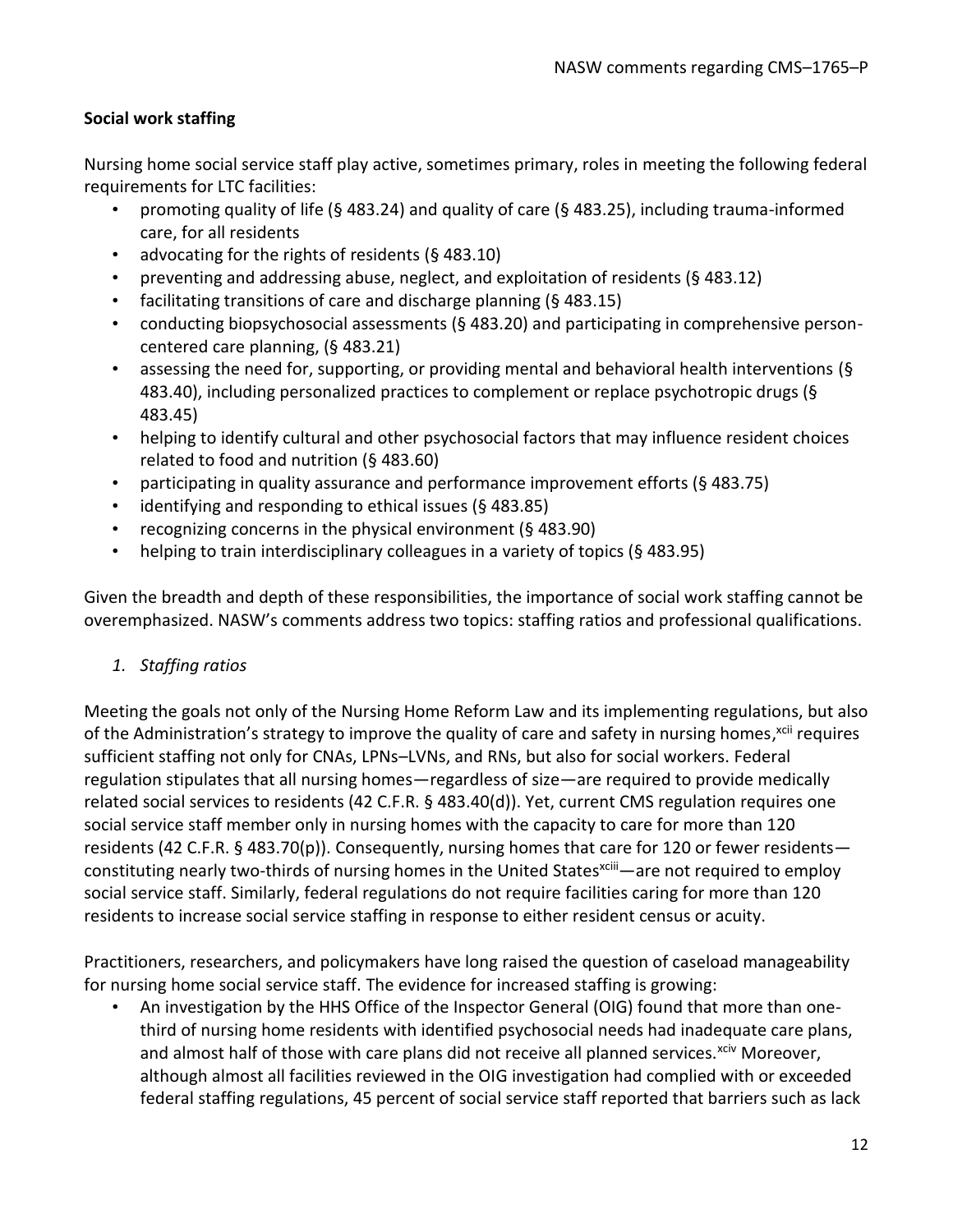of time, burdensome paperwork, and insufficient staffing decreased their ability to provide comprehensive psychosocial services.

- A more recent OIG report found that skilled nursing facilities often failed to meet Medicare requirements for care planning and discharge planning; failure to address psychosocial needs was among the problems cited in the report.<sup>xcv</sup>
- Similarly, two nongovernmental studies indicated that large social service caseloads were associated with survey inspection deficiencies in psychosocial care.<sup>xcvi,xcvii</sup>
- Research examining social service staffing trends in nursing homes—drawing on multiple studies using national data from the MDS, the Online Survey Certification and Reporting (OSCAR) system, and the Certification and Survey Provider Enhanced Reports (CASPER) revealed that
	- $\circ$  social service staffing levels were the lowest of all departments–disciplines (activities, CNAs, food service, housekeeping, LPNs, RNs with administrative duties, RNs providing direct care) in both 1998 (0.09 HPRD) and 2016 (0.11 HPRD)
	- $\circ$  social service staffing experienced the smallest increase among all departments– disciplines between 1998 and 2016 (0.02 HPRD)
	- $\circ$  increasing the level of social service staffing was more effective (by a range of 53 to 95 percent for every department–discipline other than activities) in reducing survey deficiency scores than increasing any staffing in any other department-discipline<sup>xcviii</sup>

The study concluded, "Nursing homes interested in improving quality in the most cost-effective manner should consider increasing the level of social service staffing." xcix

- The most recent (2019) nationally representative study of social service directors found that the 121:1 ratio of social service staff to residents is insufficient to meet the psychosocial needs of nursing home residents. $c$  This study yielded other important findings:
	- o Examining social service directors' roles and self-efficacy in suicide risk management, researchers concluded that "sufficient staffing qualified NH [nursing home] social service providers is critically important given the acute and chronic mental health needs of NH residents." ci
	- $\circ$  Social service directors' self-reported barriers to psychosocial care decreased as the number of social service staff members increased.<sup>cii</sup> The three barriers particularly common among social service departments with only one staff member were (1) insufficient social service staffing, (2) pressured discharge of short-stay residents, and (3) prioritization of residents' medical and nursing needs over socioemotional needs. (It is also worth noting that an insufficient number of CNAs was found to be a major barrier to psychosocial care, regardless of social service department size.)
	- $\circ$  Examining social service directors' roles and self-efficacy in suicide risk management, researchers concluded that "sufficient staffing qualified NH [nursing home] social service providers is critically important given the acute and chronic mental health needs of NH residents."<sup>ciii</sup>

Consequently, NASW strongly recommends that CMS implement, as a baseline, the 2022 NASEM nursing home study recommendation (2b) that *every* LTC facility—regardless of size—be required to employ at least one full-time social worker (to be defined subsequently within these comments). Thus, 42 C.F.R. § 483.70(p) would read, "Every facility must employ a qualified social worker on a full-time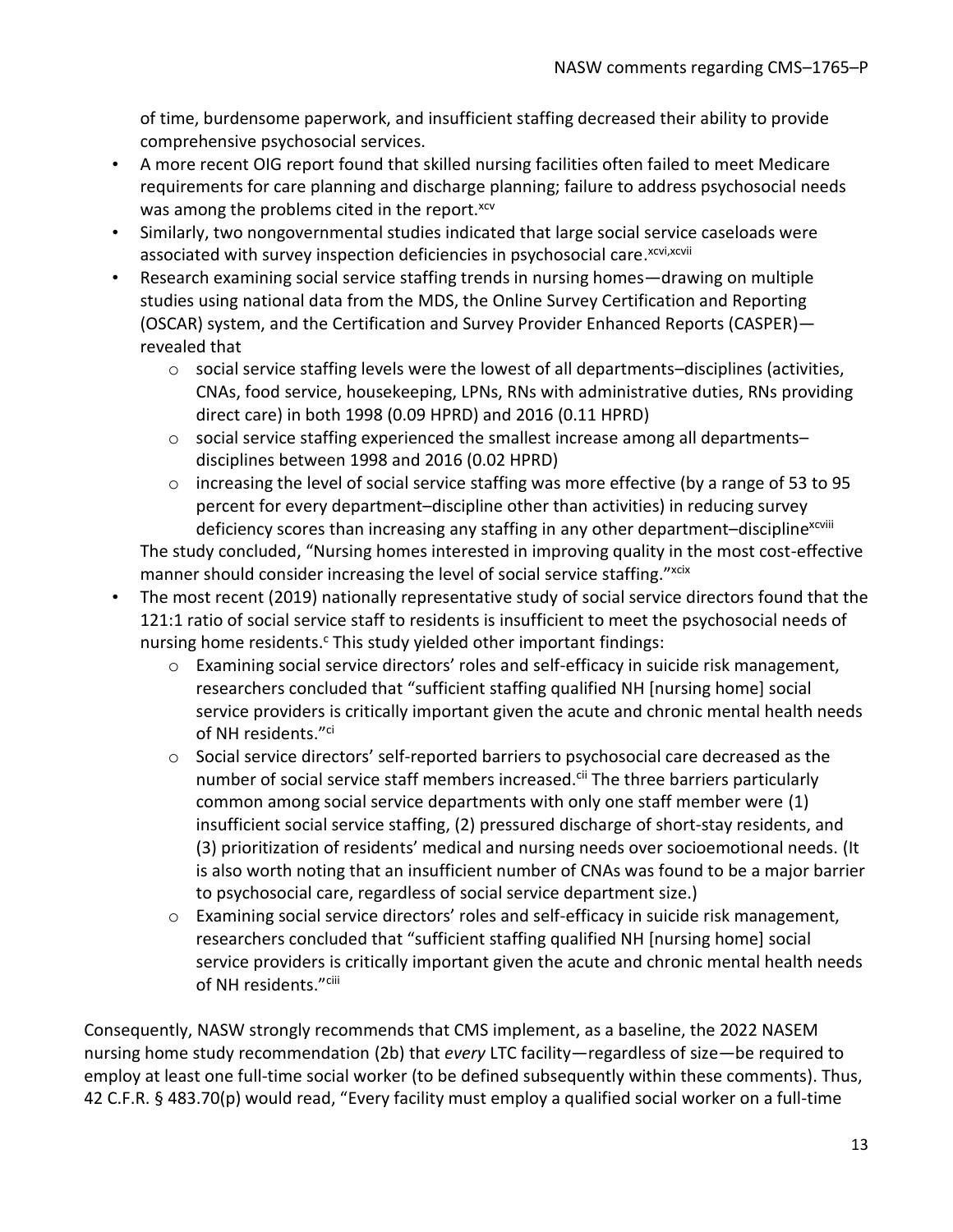basis. …" With this requirement in place, CMS would also be equipped to require that every facility include a social worker in the interdisciplinary team (42 C.F.R. § 483.21(b)(2)(ii))—a change proposed by CMS in the 2015 proposed reforms to requirements for LTC facilities<sup>civ</sup> (and supported by NASW<sup>cv</sup>) but excluded from the 2016 final rule.<sup> $\text{cvi}$ </sup>

NASW also encourages CMS to set more specific social service staffing ratios to enable nursing home social workers to provide high-quality psychosocial care to all residents. Consideration of high acuity and turnover among SNF–Medicare (commonly referred to as "postacute" or "short-stay," *Jimmo* settlement protections<sup>cvii,cviii</sup> notwithstanding) residents will be especially important in the development of such ratios; the 2019 study of nursing home social service directors found that staff who spent less time on short-stay residents reported fewer overall barriers to psychosocial care.<sup>cix</sup> At the same time, the needs and goals of non-Medicare (commonly referred to as LTC or long-stay) residents are equally important, but are often overlooked because of SNF demands.

Research findings from nursing home social workers, social work consultants, and social work educators illustrate the glaring inadequacy of the current "120-bed rule." When asked their perceptions of appropriate staffing ratios in the 2019 nursing home social service director study, participants recommended one full-time equivalent (FTE) social worker for 20 or fewer postacute residents and one FTE social worker for up to 60 LTC residents. $\alpha$  These findings are consistent with data from a similar nationally representative study of social service directors conducted in 2006.<sup>cxi</sup> Furthermore, the National Consumer Voice for Quality Long-Term Care proposed to CMS in 2012<sup>cxii</sup> and 2015<sup>cxiii</sup> that each nursing home employ at least one full-time social worker for every 50 long-stay residents and at least one full-time social worker for every 15 short-stay residents. This recommendation, which is rooted in the experiences of nursing home residents, is also worth consideration by CMS.

At the same time, NASW recognizes that some nursing homes have reported difficulties in locating adequate numbers of BSWs or MSWs. We encourage facilities in this situation to consider the following recruitment and retention strategies:

- Partner with both traditional and online BSW and MSW programs (especially those that offer certificates in gerontology or medical social work or that include areas of specialization in health, health and mental health, or aging and gerontological practice<sup>cxiv</sup>) to provide incentives for paraprofessional social service staff to obtain their social work degrees. Other disciplines, such as CNAs and activities staff, may also be interested in such career ladders.
- Partner with social work associations, including NASW chapters [\(https://www.socialworkers.org/About/Chapters\)](https://www.socialworkers.org/About/Chapters); advertise job openings in various professional media, such as NASW chapter media and the NASW Career Center [\(https://www.socialworkers.org/Careers/NASW-Career-Center\)](https://www.socialworkers.org/Careers/NASW-Career-Center).
- Partner with state associations, such as those affiliated with the American Health Care Association and LeadingAge, to recruit BSWs and MSWs.
- Foster partnerships among state associations, NASW chapters, and BSW and MSW programs.

NASW also believes that nursing facilities can enhance their recruitment and retention efforts by making social work jobs more appealing. Research has found that the following factors influence job satisfaction among nursing home social service staff: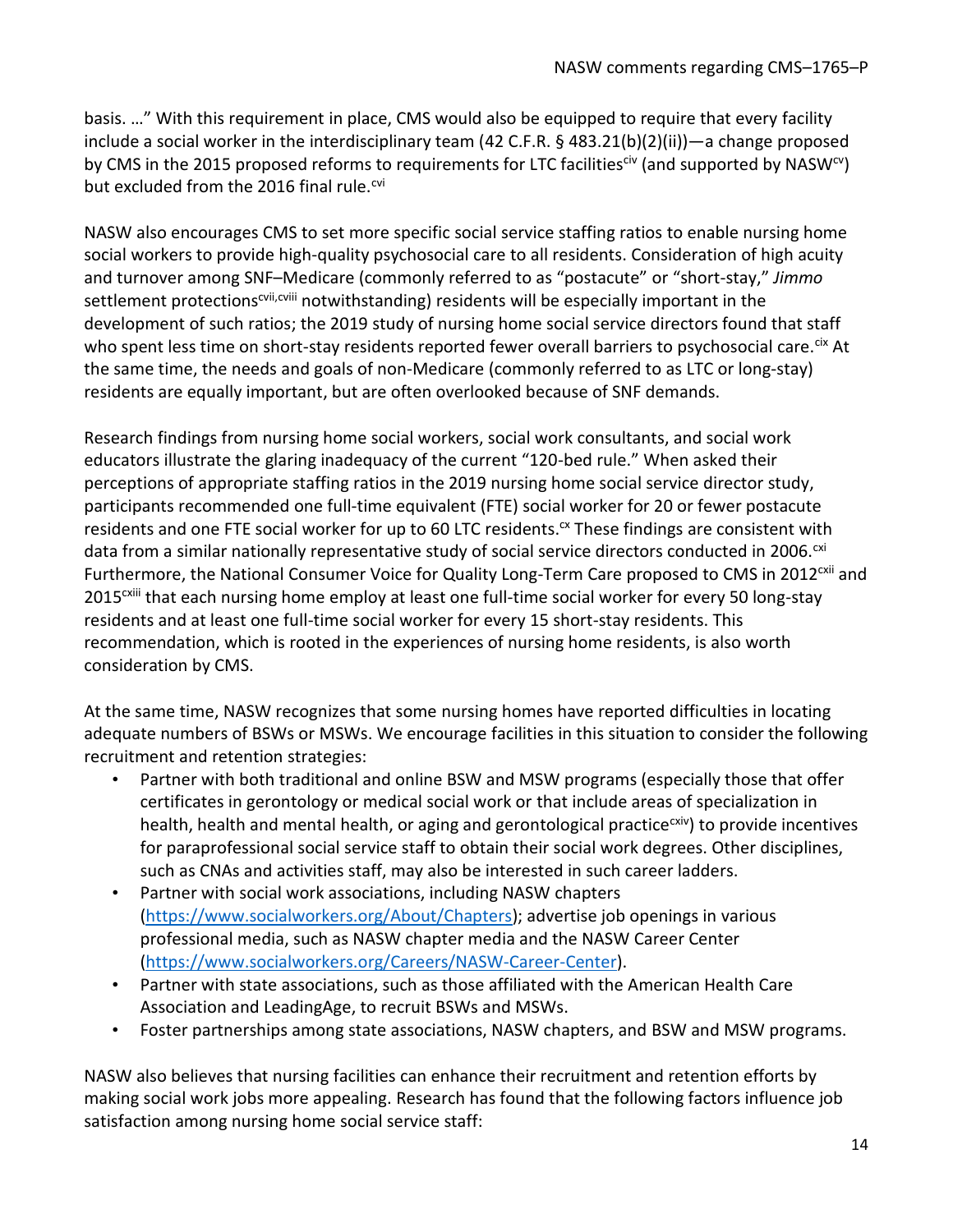- sufficient time to identify and meet the social and emotional needs of residents
- being treated as an integral part of the team
- job autonomy
- level of stress and variety on the job
- equity in pay and benefits
- promotional opportunities
- support by coworkers and supervisors<sup>cxv,cxvi</sup>

Similarly, several findings from NASW's benchmark study of licensed social workers in the United States highlight challenges that decrease job satisfaction and retention among gerontological social workers—persistent challenges that have been consistently expressed by numerous nursing home social workers:

- MSWs employed in nursing homes received the lowest wages of all MSWs in aging, and the median salary of gerontological social workers across settings is slightly less than median salary for all social workers.
- Nursing home social workers (both BSWs and MSWs) were more likely to have caseloads of 50 or more than gerontological social workers in any other setting.
- Gerontological social workers were more likely to report engaging in tasks below their skill level than were social workers in other specialty practice areas.
- Gerontological social workers were more likely to be isolated professionally than were social workers in other specialty practice areas; more than one-quarter reporting they were the only social worker employed in their organization.
- Gerontological social workers were slightly more likely than were social workers in other specialty practice areas to list ethical challenges as a factor in influencing a decision to change jobs.<sup>cxvii</sup>

Furthermore, NASW recognizes that the federal government could play a more active role in attracting social workers to nursing home work. For example, the Health Resources and Services Administration could devote additional resources to support social work recruitment and retention efforts by nursing facilities in documented workforce shortage areas, such as in frontier areas and certain rural counties. Establishment of a federal program similar to the Title IV-E Education for Public Child Welfare Program could provide stipends and field education for social workers specializing in work with older adults, including in nursing homes. (Decades ago, the Older Americans Act helped fund social work education for individuals specializing in aging.) Enhanced relief for student loan debt, including expanded access to public service loan forgiveness,<sup>cxviii</sup> could encourage paraprofessional social service staff, CNAs, and others to obtain social work degrees. The latter two recommendations align with the need to enhance CMS's definition of "qualified social worker" in nursing homes.

## *2. Staffing qualifications*

NASW's policy statement on long-term services and supports calls for "access to professional social work services in all settings, regardless of medical diagnosis, payer, or involvement of other disciplines throughout the long-term care spectrum."<sup>cxix</sup> Federal regulation governing LTC facilities currently defines a *qualified social worker* in this manner: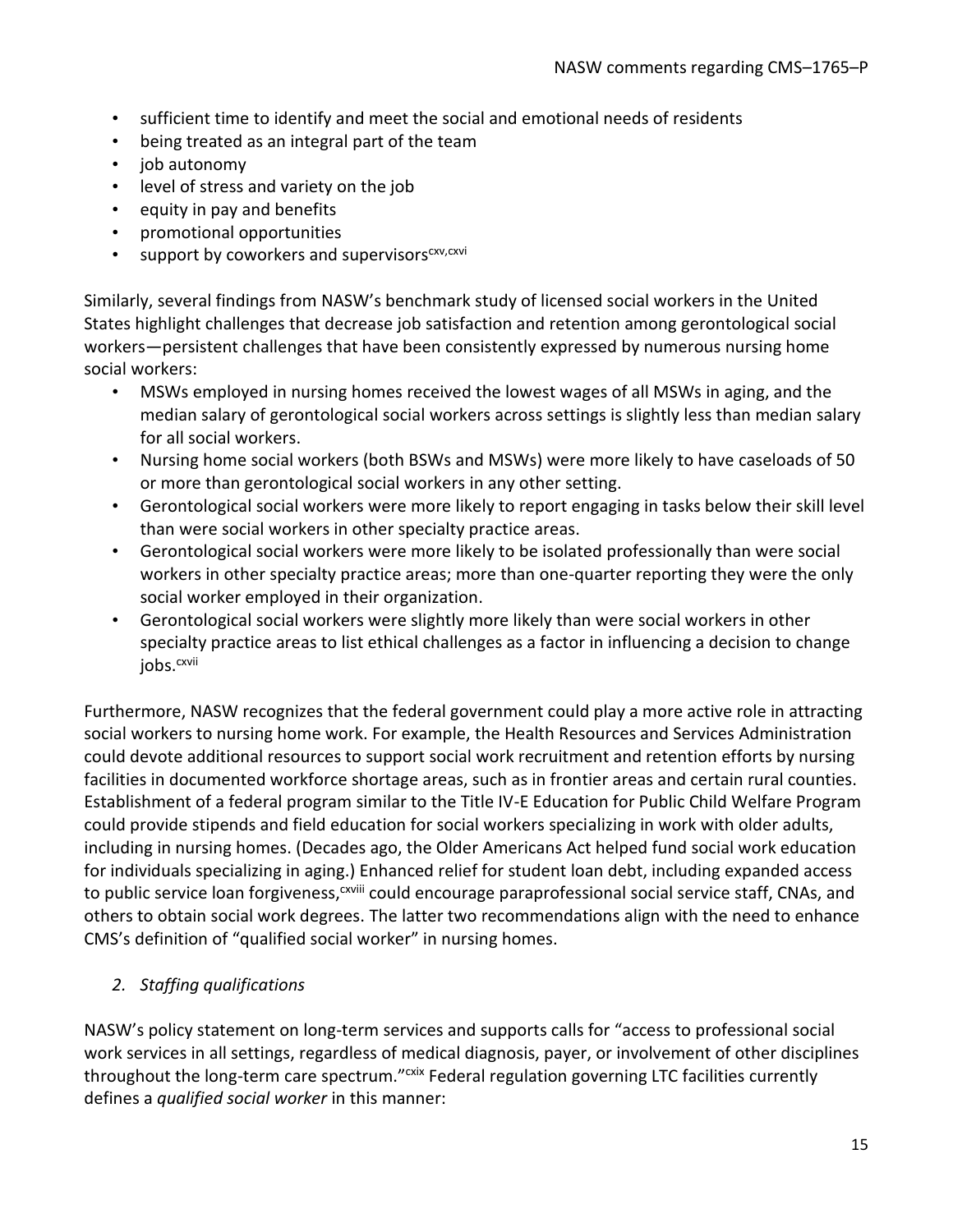(1) An individual with a minimum of a bachelor's degree in social work or a bachelor's degree in a human services field including, but not limited to, sociology, gerontology, special education, rehabilitation counseling, and psychology; and

(2) One year of supervised social work experience in a health care setting working directly with individuals. (42 C.F.R § 483.70(p)(1))

This definition contrasts sharply not only with that of the *NASW Standards for Social Work Services in Long-Term Care Facilities*, but also that of the 2022 NASEM nursing home study (recommendation 2b): an individual with a baccalaureate or advanced degree in social work from a CSWE-accredited program.<sup>cxx</sup> The NASEM study also recommends that nursing home social workers have "1 year of supervised social work experience (including field placements and internships) in a health care setting working directly with individuals to address behavioral and psychosocial care" (pp. 510–511)—a qualification NASW supports.

CSWE-accredited programs provide competency-based education that integrates and applies social work knowledge, skills, and values. The CSWE *Educational Policy and Accreditation Standards* (EPAS) are based on the following nine competencies and component behaviors:

- Demonstrate ethical and professional behavior
- Engage diversity and difference in practice
- Advance human rights and social, economic, and environmental justice
- Engage in practice-informed research and research-informed practice
- Engage in policy practice
- Engage with individuals, families, groups, organizations, and communities
- Assess individuals, families, groups, organizations, and communities
- Intervene with individuals, families, groups, organizations, and communities
- Evaluate practice with individuals, families, groups, organizations, and communities<sup>cxxi</sup>

These competencies are congruent with the competency-based emphasis of the 2016 final rule reforming requirements for LTC facilities.<sup>cxxii</sup> Furthermore, each CSWE-accredited program includes field education of at least 400 hours for baccalaureate (BSW) students and at least 900 hours for master's-level (MSW) students.<sup>cxxiii</sup> This field education, which is supervised by social workers, enable students to integrate knowledge, theory, and skills in practice. Moreover, field placements provide a rich context for the assessment of student learning outcomes, which is integral to competency-based education.<sup>cxxiv</sup> A 2015 study found that nursing homes with degreed social workers "have the capacity to provide better psychosocial care" than those without such professional staff.<sup>cxxv</sup> In contrast, staff with degrees in other "human services fields" may have no field education experience, do not possess the breadth of social work knowledge, and may not be adequately prepared to identify and address psychosocial issues.<sup>cxxvi,cxxvii</sup>

Individuals with baccalaureate or advanced degrees in social work are equipped to fulfill multiple responsibilities that complement the LTC facility requirements: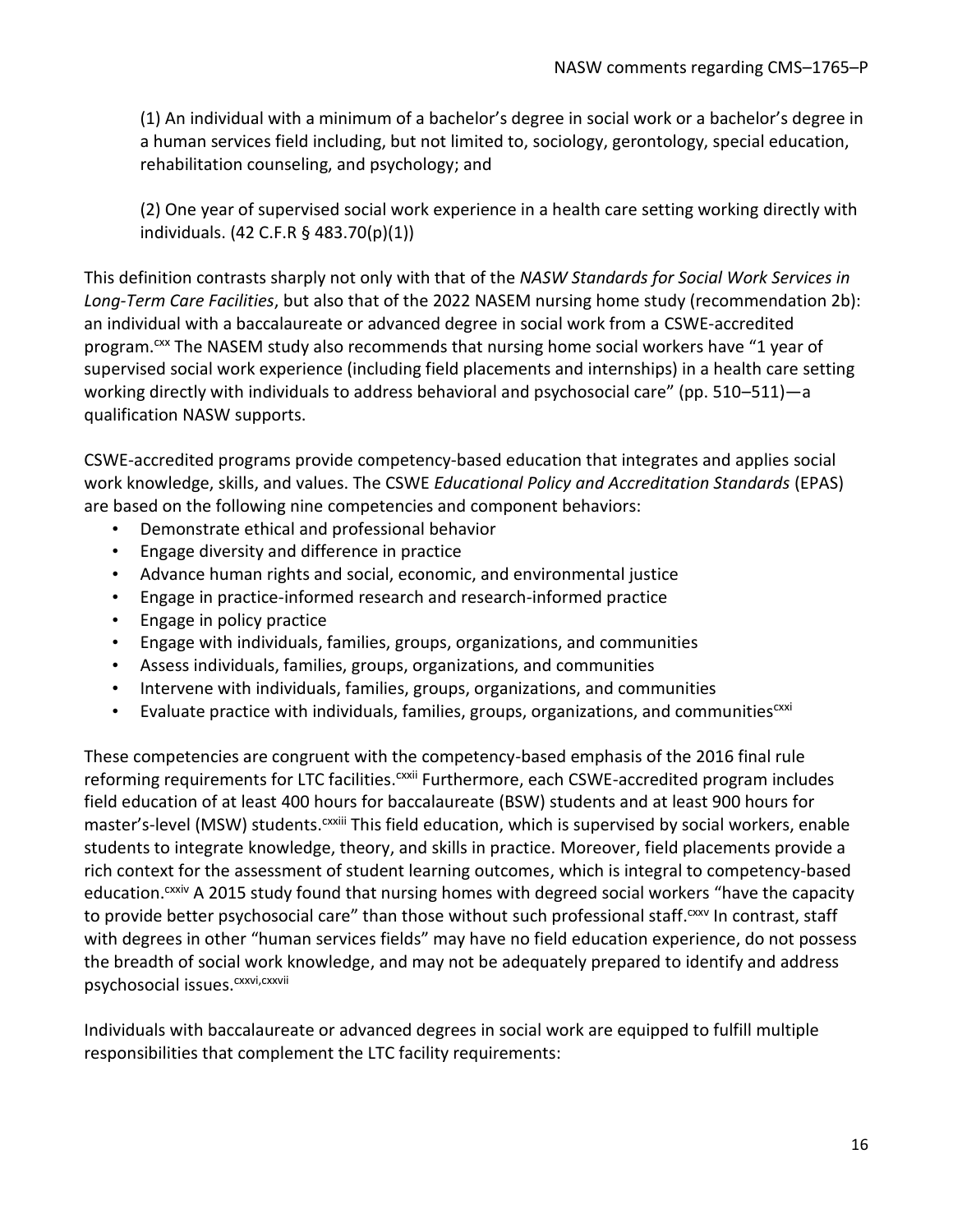- identifying how social determinants of health influence each resident's experience and working to ameliorate social risk factors
- providing individual, family, and group education and counseling related to illness, disability, treatment, interpersonal relationships, grief, loss, dying, and death
- promoting resident, family, and staff adaptation and resilience
- facilitating financial and medical decision making, including advance care planning
- strengthening communication among residents, families, and facility staff
- participating in facility planning and policy development to promote optimal quality of life
- promoting facility-community interaction<sup>cxxviii, cxxix, cxxx, cxxxi</sup>

The need for BSWs and MSWs in nursing homes became even more urgent after the implementation of enhanced psychosocial screening requirements within the MDS 3.0<sup>cxxxii,cxxxiii</sup> and the introduction of more robust requirements for LTC facilities in 2016. Yet, the 2019 study of nursing home social service directors found that only 37 percent of participants had social work degrees and state-issued licenses and that large nursing homes (especially those that are nonprofit and not part of a chain) were more likely to hire individuals with a social work degree and license. CXXXiV Moreover, the COVID-19 pandemic has drastically underscored the importance of psychosocial care for nursing home residents. Research underscores the value of hiring BSWs and MSWs in nursing homes:

- The 2006 study of social service directors found that BSWs and MSWs were more likely than those without a social work degree to screen at-risk residents for depression.<sup>cxxxv</sup>
- The same study found that BSWs and MSWs report self-efficacy in training a colleague on how to report suspected elder abuse.<sup>cxxxvi</sup>
- Degreed social workers play significant roles in assessing for and intervening to address the widespread problem of resident-to-resident aggression in nursing homes.<sup>cxxxvii</sup>
- A CMS-funded initiative to reduce avoidable hospitalizations among Missouri nursing facility residents, used teams of advanced practice RNs and social workers (clinical social workers and licensed MSWs) to assist residents and significant others with advance care planning. CXXXVIII, CXXXXIX, CXl The model was associated with reductions in hospitalization- and emergency department–related utilization and expenditures.<sup>cxli</sup>

Thus, NASW strongly recommends that CMS modify the definition of a "qualified social worker" (42 C.F.R. § 483.70(p)(1)) in the following manner: "An individual with a minimum of a *bachelor's or master's degree in social work*." NASW opposes the inclusion of other "human service fields" as sufficient preparation for nursing home social work and opposes use of the term "social worker" to apply to anyone who does not have a baccalaureate, master's, or doctoral degree in social work. (Incorrect use of the term "social worker" on the federal level is especially problematic in states in which the term is defined by title protection laws, thereby creating confusion for consumers and facilities alike.) As stated previously, NASW also supports retention of the requirement of at least one year of supervised social work experience working directly with individuals in a health care setting (42 C.F.R. § 483.70(p)(2)).

NASW recognizes that some LTC facilities may decide to retain or hire such paraprofessional social service staff to help fulfill administrative functions (such as completing financial paperwork) and to meet instrumental needs of residents (such as arranging appointments or locating lost items).<sup>cxlii</sup> NASW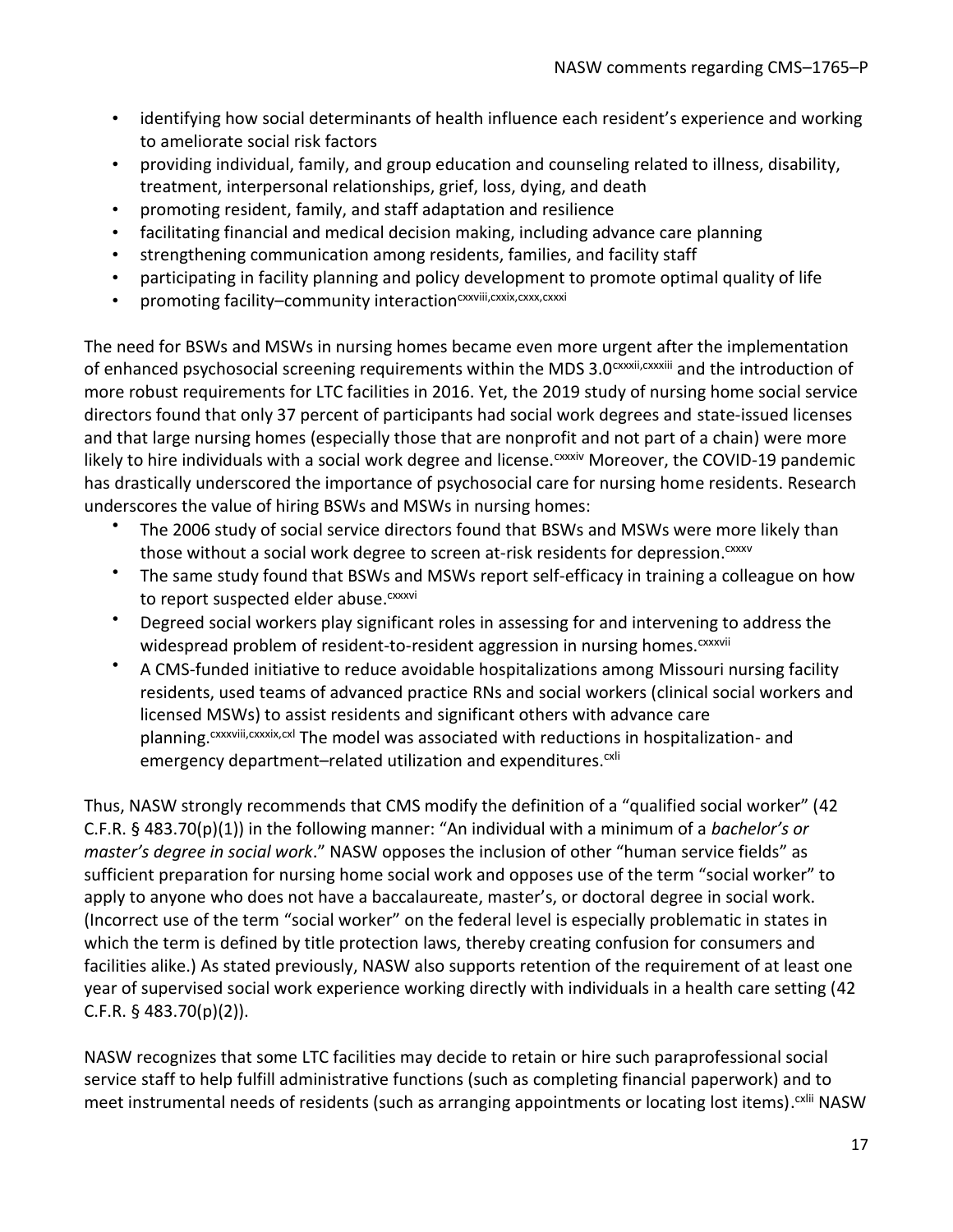strongly recommends that such personnel be referred to as "social service assistants" and that they be supervised directly by nursing home employees with a BSW or MSW. Moreover, because such social service assistants do not meet NASW's recommended definition of "qualified social workers," they should not count toward a facility's minimum social work staffing ratios.

#### **Beneficiary access to mental health services provided by clinical social workers**

NASW has been working with CMS and Congress for years to remove the restriction that prohibits beneficiaries who receive SNF services under Medicare Part A from accessing mental health services provided by independent clinical social workers under Medicare Part B. We appreciate the technical assistance CMS has provided to members of Congress on this issue. Although we continue to focus our efforts on legislative solutions to the problem, we call to CMS's attention the following recommendation from the 2022 NASEM nursing home study (emphasis added):

Recommendation 2D: To enhance the available expertise within a nursing home:

• Nursing home administrators, in consultation with their clinical staff, should establish consulting or employment relationships with **qualified licensed clinical social workers at the M.S.W. or Ph.D. level**, advanced practice registered nurses (APRNs), clinical psychologists, psychiatrists, pharmacists, and others for clinical consultation, staff training, and the improvement of care systems, as needed.

• The Centers for Medicare & Medicaid Services should create incentives for nursing homes to hire **qualified licensed clinical social workers at the M.S.W. or Ph.D. level** as well as APRNs for clinical care, including allowing Medicare billing and reimbursement for these services.<sup>cxliii</sup>

Thank you for the opportunity to comment on the proposed rule and for your consideration of NASW's comments. We look forward to collaborating with CMS to improve nursing home residents' quality of care and quality of life. Please contact me at [naswceo@socialworkers.org](mailto:naswceo@socialworkers.org) if you need additional information.

Sincerely,

angelo m & Clim

Angelo McClain, PhD, LICSW Chief Executive Officer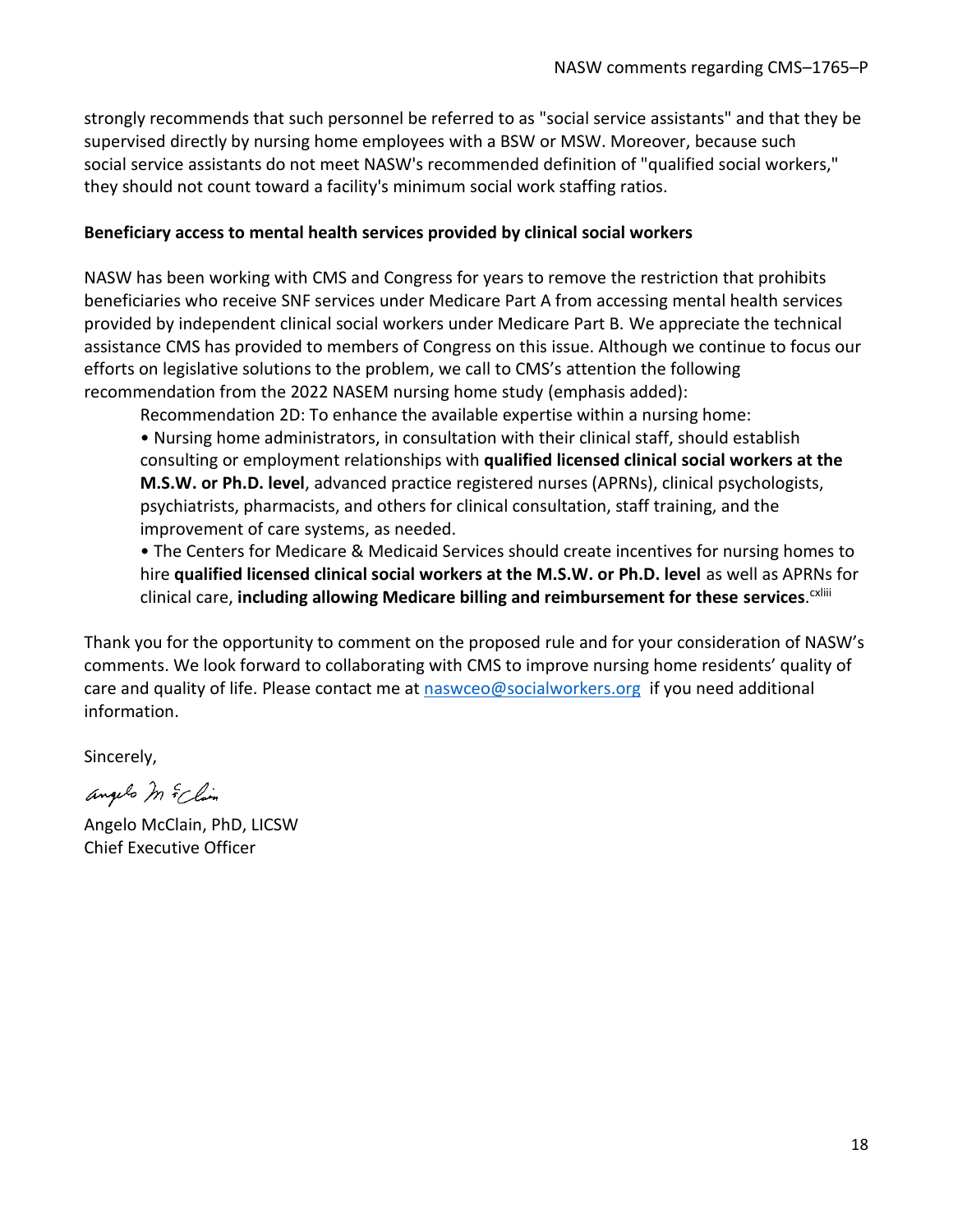#### **Citations**

- <sup>i</sup> The White House. (2022). *Fact sheet: Protecting seniors by improving safety and quality of care in the nation's nursing homes.* https://www.whitehouse.gov/briefing-room/statements-releases/2022/02/28/fact-sheet-protectingseniors-and-people-with-disabilities-by-improving-safety-and-quality-of-care-in-the-nations-nursing-homes/
- ii National Academies of Sciences, Engineering, and Medicine. (2022). *Measuring sex, gender identity, and sexual orientation*. National Academies Press[. https://doi.org/10.17226/26424](https://doi.org/10.17226/26424)
- iii Servigna, V. (2022, March 8). *An open letter to health, education, corporate, government & other policy leaders.* [https://cancer-network.org/an-open-letter-to-health-education-corporate-government-other-policy](https://cancer-network.org/an-open-letter-to-health-education-corporate-government-other-policy-leaders/?utm_source=National+LGBT+Cancer+Network&utm_medium=News)[leaders/?utm\\_source=National+LGBT+Cancer+Network&utm\\_medium=News](https://cancer-network.org/an-open-letter-to-health-education-corporate-government-other-policy-leaders/?utm_source=National+LGBT+Cancer+Network&utm_medium=News)
- iv Omnibus Budget Reconciliation Act, 42 U.S.C. §§ 1395i-3, 1396r (1987).
- <sup>v</sup> National Academies of Sciences, Engineering, and Medicine. (2022). *The national imperative to improve nursing home quality: Honoring our commitment to residents, families, and staff.* National Academies Press. <https://doi.org/10.17226/26526>
- vi Centers for Medicare & Medicaid Services. (2001). *Appropriateness of minimum nurse staffing ratios in nursing homes. Report to Congress: Phase II Final* (Volumes I–III).
- vii Schnelle, J. F., Simmons, S. F., Harrington, C., Cadogan, M., Garcia, E., & Bates-Jensen, B. (2004). Relationship of nursing home staffing to quality of care. *Health Services Research, 39,* 225–250[. https://doi.org/10.1111/j.1475-](https://doi.org/10.1111/j.1475-6773.2004.00225.x) [6773.2004.00225.x](https://doi.org/10.1111/j.1475-6773.2004.00225.x)
- viii Schnelle, J. F., Schroyer, L. D., Saraf, A. A., & Simmons, S. F. (2016). Determining nurse aide staffing requirements to provide care based on resident workload: A discrete event simulation model*. JAMDA, 17,* 970–977. <https://doi.org/10.1016/j.jamda.2016.08.006>
- <sup>ix</sup> Harrington, C., Kovner, C., Kayser-Jones, J., Berger, S., Mohler, M., Burke, R., & Zimmerman, D. (2000). Experts recommend minimum nurse staffing standards for nursing facilities in the United States. *The Gerontologist, 40,* 5– 16.<https://doi.org/10.1093/geront/40.1.5>
- <sup>x</sup> Castle, N. (2008). Nursing home caregiver staffing levels and quality of care: A literature review. *Journal of Applied Gerontology, 27,* 375–405. <https://doi.org/10.1177%2F0733464808321596>
- xi Dellefield, M. E., Castle, N. G., McGilton, K. S., & Spilsbury, K. (2015). The relationship between registered nurses and nursing home quality: An integrative review (2008–2014). *Nursing Economic\$*, *33*, 95–108, 116. <https://www.proquest.com/docview/1674728394/4A87F4114BDB4C4EPQ/1>
- xii Castle, N. G., & Anderson, R. A. (2011). Caregiver staffing in nursing homes and their influence on quality of care. *Medical Care*, *49,* 545–552. <https://doi.org/10.1097/mlr.0b013e31820fbca9>
- xiii Castle, N., & Engberg, J. (2008). Further examination of the influence of caregiver staffing levels on nursing home quality. *The Gerontologist, 48,* 464–476. <https://doi.org/10.1093/geront/48.4.464>
- xiv Schnelle, J. F., Simmons, S. F., Harrington, C., Cadogan, M., Garcia, E., & Bates-Jensen, B. (2004). Relationship of nursing home staffing to quality of care. *Health Services Research, 39,* 225–250[. https://doi.org/10.1111/j.1475-](https://doi.org/10.1111/j.1475-6773.2004.00225.x) [6773.2004.00225.x](https://doi.org/10.1111/j.1475-6773.2004.00225.x)
- xv Dellefield, M. E., Castle, N. G., McGilton, K. S., & Spilsbury, K. (2015). The relationship between registered nurses and nursing home quality: An integrative review (2008–2014). *Nursing Economic\$*, *33,* 95–108, 116. <https://www.proquest.com/docview/1674728394/4A87F4114BDB4C4EPQ/1>
- xvi Alexander, G. L. (2008). An analysis of nursing home quality measures and staffing. *Quality Management in Health Care, 17,* 242–251. <https://doi.org/10.1097/01.QMH.0000326729.78331.c5>
- Castle, N. G., & Anderson, R.A. (2011). Caregiver staffing in nursing homes and their influence on quality of care. *Medical Care*, *49,* 545–552. <https://doi.org/10.1097/mlr.0b013e31820fbca9>
- Dorr, D. A., Horn, S. D., & Smout, R. J. (2005). Cost analysis of nursing home registered nurse staffing times. *Journal of the American Geriatrics Society, 53,* 840–845.<https://doi.org/10.1111/j.1532-5415.2005.53267.x>
- Horn, S. D., Bender, S. A., Ferguson, M. L., Smout, R. J., Bergstrom, N., Taler, G., Cook, A. S., Sharkey, S. S., & Coble Voss, A. (2004). The national pressure ulcer long-term care study: Pressure ulcer development in long-term care residents. *Journal of the American Geriatrics Society, 52,* 359–367[. https://doi.org/10.1111/j.1532-5415.2004.52106.x](https://doi.org/10.1111/j.1532-5415.2004.52106.x)
- Horn, S. D., Buerhaus, P., Bergstrom, N., & Smout, R. J. (2005). RN staffing time and outcomes of long-stay nursing home residents: Pressure ulcers and other adverse outcomes are less likely as RNs spend more time on direct patient care. *American Journal of Nursing, 105,* 58–70.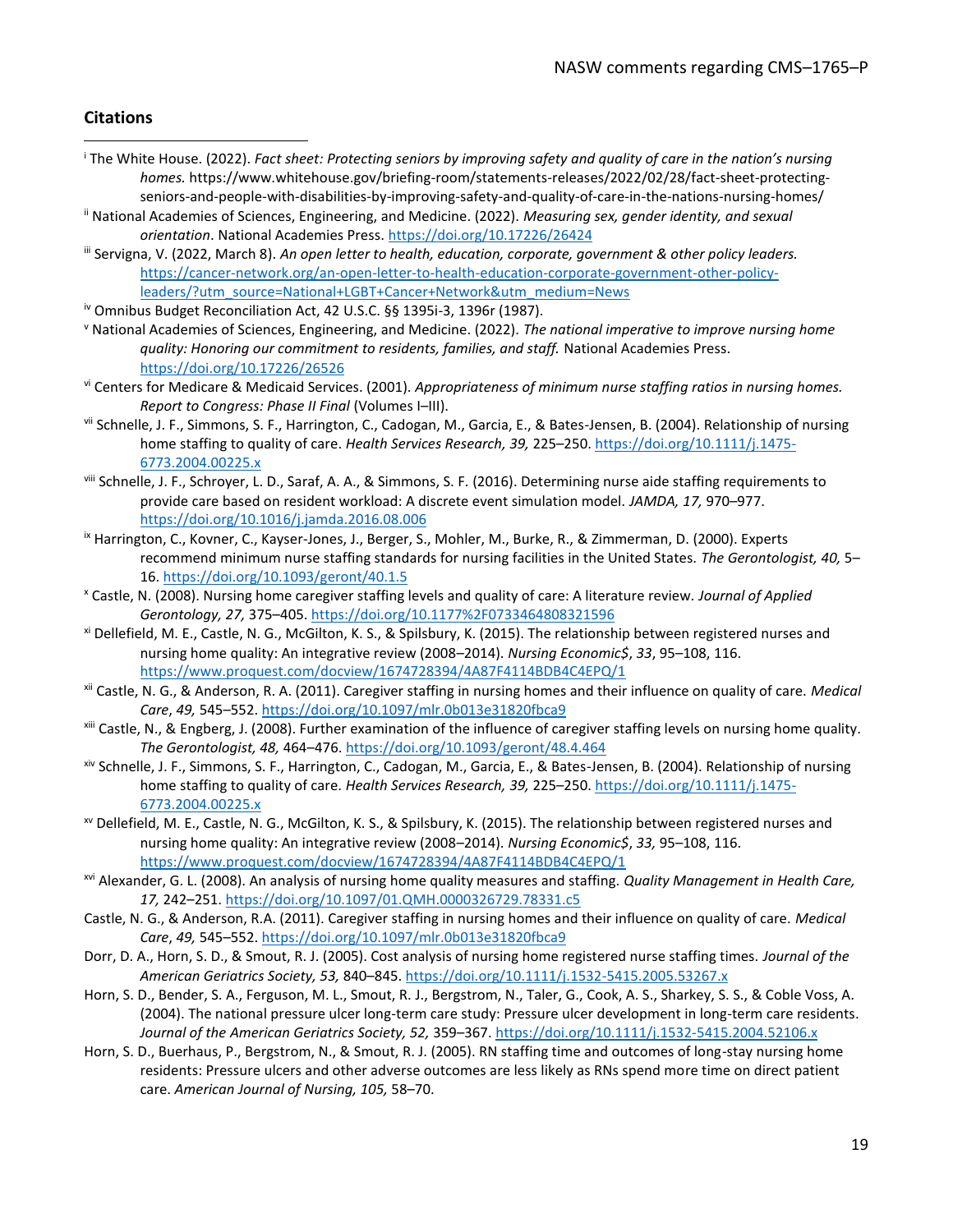[https://journals.lww.com/ajnonline/Pages/articleviewer.aspx?year=2005&issue=11000&article=00028&type=Fullt](https://journals.lww.com/ajnonline/Pages/articleviewer.aspx?year=2005&issue=11000&article=00028&type=Fulltext) [ext](https://journals.lww.com/ajnonline/Pages/articleviewer.aspx?year=2005&issue=11000&article=00028&type=Fulltext)

- Horn, S. D., Sharkey, S. S., Hudak, S., Smout, R. J., Quinn, C. C., Yody, B., & Fleshner, I. (2010). Beyond CMS quality measure adjustments: Identifying key resident and nursing home facility factors associated with quality measures. *JAMDA, 11,* 500–505.<https://doi.org/10.1016/j.jamda.2009.10.008>
- Konetzka, R. T., Spector, W., & Limcangco, M. R. (2007). Reducing hospitalizations from long-term care settings. *Medical Care Research & Review, 65,* 40–66[. https://doi.org/10.1177%2F1077558707307569](https://doi.org/10.1177%2F1077558707307569)
- Konetzka, R. T., Stearns, S. C., & Park, J. (2008). The staffing–outcomes relationship in nursing homes. *Health Services Research, 43,* 1025–1042[. https://doi.org/10.1111/j.1475-6773.2007.00803.x](https://doi.org/10.1111/j.1475-6773.2007.00803.x)
- Leland, N. E., Gozalo, P., Teno, J., & Mor, V. (2012). Falls in newly admitted nursing home residents: A national study. *Journal of the American Geriatrics Society, 60,* 939–945. <https://doi.org/10.1111/j.1532-5415.2012.03931.x>
- Lin, H. (2014). Revisiting the relationship between nurse staffing and quality of care in nursing homes: An instrumental variables approach. *Journal of Health Economics, 37,* 13–24[. https://doi.org/10.1016/j.jhealeco.2014.04.007](https://doi.org/10.1016/j.jhealeco.2014.04.007)
- Min, A., & Hong, H. C. (2019). Effect of nurse staffing on rehospitalizations and emergency department visits among shortstay nursing home residents: A cross-sectional study using the US Nursing Home Compare database. *Geriatric Nursing, 40,* 160–165.<https://doi.org/10.1016/j.gerinurse.2018.09.010>
- Park, J., & Stearns, S. C. (2009). Effects of state minimum staffing standards on nursing home staffing and quality of care. *Health Services Research, 44,* 56–78.<https://doi.org/10.1111/j.1475-6773.2008.00906.x>
- Phillips, L. J., Birtley, N. M., Petroski, G. F., Siem, C., & Rantz, M. (2018). An observational study of antipsychotic medication use among long-stay residents without qualifying diagnoses. *Journal of Psychiatric and Mental Health Nursing, 25,* 463–474.<https://doi.org/10.1111/jpm.12488>
- Schnelle, J. F., Schroyer, L. D., Saraf, A. A., & Simmons, S. F. (2016). Determining nurse aide staffing requirements to provide care based on resident workload: A discrete event simulation model*. JAMDA, 17,* 970–977. <https://doi.org/10.1016/j.jamda.2016.08.006>
- Simmons, S. F., Durkin, D. W., Rahman, A. N., Choi, L., Beuscher, L., & Schnelle, J. F. (2013). Resident characteristics related to the lack of morning care provision in long-term care. *The Gerontologist, 53,* 151–161. <https://doi.org/10.1093/geront/gns065>
- Simmons, S. F., Keeler, E., Zhuo, X., Hickey, K. A., Sato, H. W., & Schnelle, J. F. (2008). Prevention of unintentional weight loss in nursing home residents: A controlled trial of feeding assistance. *Journal of the American Geriatrics Society*, *56,* 1466–1473. <https://doi.org/10.1111/j.1532-5415.2008.01801.x>
- Simmons, S. F., & Schnelle, J. F. (2004). Individualized feeding assistance care for nursing home residents: Staffing requirements to implement two interventions. *Journal of Gerontology: Series A, Biological Sciences & Medical Sciences, 59,* M966–M973[. https://doi.org/10.1093/gerona/59.9.M966](https://doi.org/10.1093/gerona/59.9.M966)
- Spector, W., Shaffer, T., Potter, D. E., Correa-de-Araujo, R., & Limcangco, M. R. (2007). Risk factors associated with the occurrence of fractures in U.S. nursing homes: Resident and facility characteristics and prescription medications. *Journal of the American Geriatrics Society, 55,* 327–333[. https://doi.org/10.1111/j.1532-5415.2007.01081.x](https://doi.org/10.1111/j.1532-5415.2007.01081.x)
- Spector, W. D., Limcangco, R., Williams, C., Rhodes, W., & Hurd, D. (2013). Potentially avoidable hospitalizations for elderly long-stay residents in nursing homes. *Medical Care, 51,* 673–681[. https://doi.org/10.1097/MLR.0b013e3182984bff](https://doi.org/10.1097/MLR.0b013e3182984bff)
- Tong, P. K. (2011). The effects of California minimum nurse staffing laws on nurse labor and patient mortality in skilled nursing facilities. *Health Economics, 20,* 802–816[. https://doi.org/10.1002/hec.1638](https://doi.org/10.1002/hec.1638)
- Trivedi, T. K., DeSalvo, T., Lee, L., Palumbo, A., Moll, M., Curns, A., Hall, A. J., Patel, M., Parashar, U. D., & Lopman, B.A. (2012). Hospitalizations and mortality associated with norovirus outbreaks in nursing homes, 2009-2010. *JAMA, 308,* 1668–1675.<https://doi.org/10.1001/jama.2012.14023>
- Uchida-Nakakoji, M., Stone, P. W., Schmitt, S. K., & Phibbs, C. S. (2015). Nurse workforce characteristics and infection risk in VA Community Living Centers: A longitudinal analysis. *Medical Care, 53,* 261–267. <https://doi.org/10.1097/mlr.0000000000000316>
- Wan, T. T. H., Zhang, N. J., & Unruh, L. (2006). Predictors of resident outcome improvement in nursing homes. *Western Journal of Nursing Research, 28,* 974–993[. https://doi.org/10.1177/0193945906289331](https://doi.org/10.1177/0193945906289331)
- Xing, J., Mukamel, D. B., & Temkin-Greener, H. (2013). Hospitalizations of nursing home residents in the last year of life: Nursing home characteristics and variation in potentially avoidable hospitalizations. *Journal of the American Geriatrics Society*, *61,* 1900–1908.<https://doi.org/10.1111/jgs.12517>
- xvii Harrington, C., Zimmerman, D., Karon, S. L., Robinson, J., & Beutel, P. (2000). Nursing home staffing and its relationship to deficiencies. *Journal of Gerontology: Series B, Psychological Sciences & Social Sciences, 55,* S278–S287. <https://doi.org/10.1093/geronb/55.5.S278>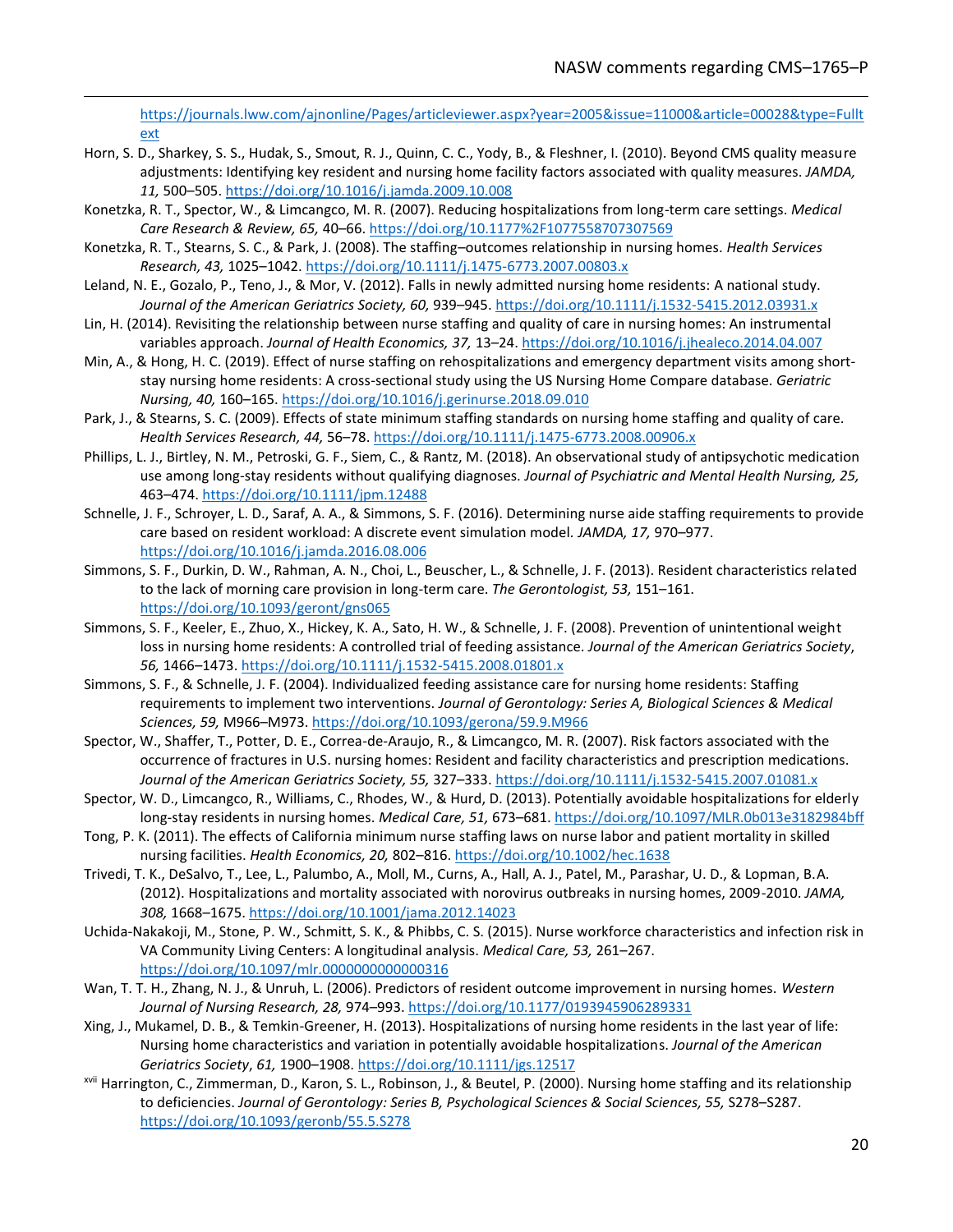- xviii Castle, N. G., Wagner, L. M., Ferguson, J. C., & Handler, S. M. (2011). Nursing home deficiency citations for safety. *Journal of Aging & Social Policy, 23,* 34–57[. https://doi.org/10.1080/08959420.2011.532011](https://doi.org/10.1080/08959420.2011.532011)
- xix Kim, H., Harrington, C. & Greene, W. (2009). Registered nurse staffing mix and quality of care in nursing homes: A longitudinal analysis. *The Gerontologist, 49,* 81–90[. https://doi.org/10.1093/geront/gnp014](https://doi.org/10.1093/geront/gnp014)
- xx Rau, J. (2020). Coronavirus stress test: Many 5-star nursing homes have infection-control lapses. *Kaiser Health News.*  <https://khn.org/news/coronavirus-preparedness-infection-control-lapses-at-top-rated-nursing-homes/>
- xxi Medicare Payment Advisory Commission. (2022, March). *Report to the Congress: Medicare payment policy.*  [https://www.medpac.gov/wp-content/uploads/2022/03/Mar22\\_MedPAC\\_ReportToCongress\\_SEC.pdf](https://www.medpac.gov/wp-content/uploads/2022/03/Mar22_MedPAC_ReportToCongress_SEC.pdf)
- xxii Medicaid and CHIP Payment and Access Commission. (2021). *Nursing facility fee-for-service payment policy* [Issue brief]. <https://www.macpac.gov/wp-content/uploads/2019/12/Nursing-Facility-Fee-for-Service-Payment-Policy.pdf>
- xxiii Hawk, T., White, E. M., Bishnoi, C., Schwartz, L. B., Baier, R. R., & Gifford, D. R. (2022) Facility characteristics and costs associated with meeting proposed minimum staffing levels in skilled nursing facilities. *Journal of the American Geriatrics Society, 70,* 1198–1207.<https://doi.org/10.1111/jgs.17678>
- xxiv Bowblis, J. R. (2022). The need for an economically feasible nursing home staffing regulation: Evaluating an acuity-based nursing staff benchmark. *Innovation in Aging*. Advance online publication. <https://doi.org/10.1093/geroni/igac017>
- xxv Kingsley, D. E., & Harrington, C. (2021). COVID-19 had little impact on publicly traded nursing home companies. *Journal of the American Geriatrics Society, 69,* 2099–2102. <https://doi.org/10.1111/jgs.17288>
- xxvi Kingsley, D. E., & Harrington, C. (2022). Financial and quality metrics of a large, publicly traded U.S. nursing home chain in the age of Covid-19. *International Journal of Health Services*, *52,* 212–224. <https://doi.org/10.1177/00207314221077649>
- xxvii Comondore, V. R., Devereaux, P. J., Zhou, Q., Stone, S. B., Busse, J. W., Ravindran, N. C., Burns, K. E., Haines, T., Stringer, B., Cook, D. J., Walter, S. D., Sullivan, T., Berwanger, O., Bhandari, M., Banglawala, S., Lavis, J. N., Petrisor, B., Schünemann, H., Walsh, K., … Guyatt, G. H. (2009). Quality of care in for-profit and not-for-profit nursing homes: Systematic review and meta-analysis. *British Medical Journal, 339,* b2732[. https://doi.org/10.1136/bmj.b2732](https://doi.org/10.1136/bmj.b2732)
- xxviii Hillmer, M. P., Wodchis, W. P., Gill, S. S., Anderson, G. M., & Rochon, P. A. (2005). Nursing home profit status and quality of care: Is there any evidence of an association? *Medical Care Research and Review, 62,* 139–166. <https://doi.org/10.1177%2F1077558704273769>
- $x$ ixix O'Neill, C., Harrington, C., Kitchener, M., & Saliba, D. (2003). Quality of care in nursing homes: An analysis of the relationships among profit, quality, and ownership. *Medical Care*, *41,* 1318–1330. <https://doi.org/10.1097/01.MLR.0000100586.33970.58>
- xxx Government Accountability Office. (2009). *CMS's specific focus facility methodology should better target the most poorly performing facilities which tend to be chain affiliated and for-profit* (GAO-09-689). <https://www.gao.gov/products/gao-09-689>
- xxxi Harrington, C., Olney, B., Carrillo, H., & Kang, T. (2012). Nurse staffing and deficiencies in the largest for-profit chains and chains owned by private equity companies. *Health Services Research, 47,* 106–128. [https://doi.org/10.1111/j.1475-](https://doi.org/10.1111/j.1475-6773.2011.01311.x) [6773.2011.01311.x](https://doi.org/10.1111/j.1475-6773.2011.01311.x)
- xxxii Rau, J., & Lucas, E. (2018, July 30). 1,400 nursing homes get lower Medicare ratings because of staffing concerns. *Kaiser Health News.* [https://khn.org/news/1400-nursing-homes-get-lower-medicare-ratings-because-of-staffing](https://khn.org/news/1400-nursing-homes-get-lower-medicare-ratings-because-of-staffing-concerns/)[concerns/](https://khn.org/news/1400-nursing-homes-get-lower-medicare-ratings-because-of-staffing-concerns/)
- xxxiii Harrington, C., Olney, B., Carrillo, H., & Kang, T. (2012). Nurse staffing and deficiencies in the largest for-profit chains and chains owned by private equity companies. *Health Services Research, 47,* 106–128. <https://doi.org/10.1111/j.1475-6773.2011.01311.x>
- xxxiv Harrington, C., Jacobsen, F. F., Panos, J., Pollock, A., Sutaria, S., & Szebehely, M. (2017). Marketization in long-term care: A cross-country comparison of large for-profit nursing home chains. *Health Services Insights, 10,* 1–23. <https://doi.org/10.1177%2F1178632917710533>
- xxxv Grabowski, D. C., Feng, Z., Hirth, R., Rahman, M., & Mor, V. (2013). Effect of nursing home ownership on the quality of post-acute care: An instrumental variables approach. *Journal of Health Economics, 32,* 12–21. <https://doi.org/10.1016/j.jhealeco.2012.08.007>
- xxxvi Stevenson, D., Bramson, J. S., & Grabowski, D. C. (2013). Nursing home ownership trends and their impacts on quality of care: A study using detailed ownership data from Texas. *Journal of Aging & Social Policy, 25,* 30–47. <https://doi.org/10.1080/08959420.2012.705702>
- xxxvii Harrington, C., Ross, L., & Kang, T. (2015). Hidden owners, hidden profits, and poor quality of nursing home care: A case study. *International Journal of Health Services, 45,* 779–800[. https://doi.org/10.1177%2F0020731415594772](https://doi.org/10.1177%2F0020731415594772)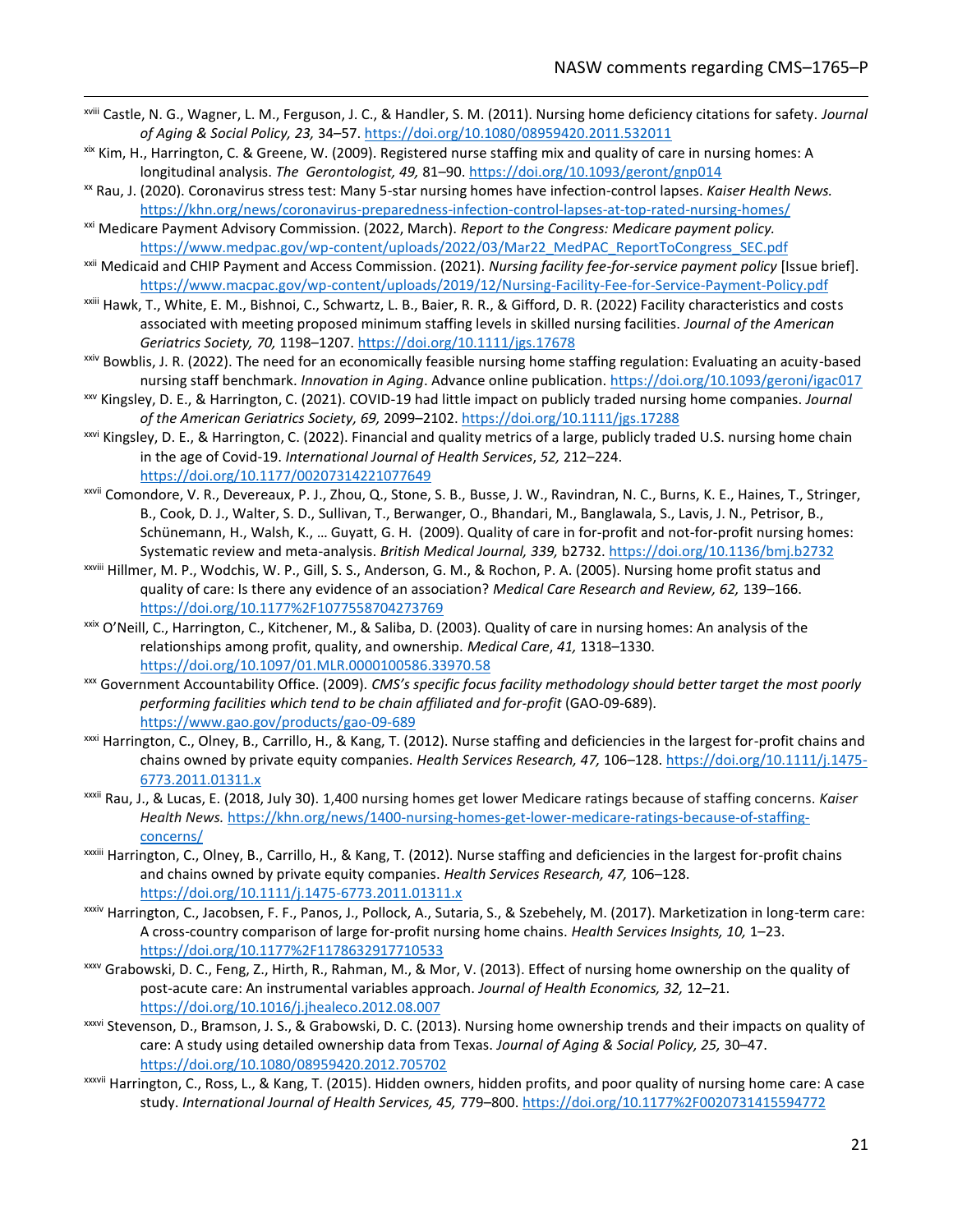- xxxviii Harrington, C., Olney, B., Carrillo, H., & Kang, T. (2012). Nurse staffing and deficiencies in the largest for-profit chains and chains owned by private equity companies. *Health Services Research, 47,* 106–128. <https://doi.org/10.1111/j.1475-6773.2011.01311.x>
- xxxix Kingsley, D. E., & Harrington, C. (2022). Financial and quality metrics of a large, publicly traded U.S. nursing home chain in the age of Covid-19. *International Journal of Health Services*, *52,* 212–224. <https://doi.org/10.1177/00207314221077649>
- xl Government Accountability Office. (2011). *Private investment homes sometimes differed from others in deficiencies, staffing, and financial performance* (GAO-11-571).<https://www.gao.gov/products/gao-11-571>
- xli Gupta, A., Howell, S. T., Yannelis, C., & Gupta, A. (2021). *Does private equity investment in healthcare benefit patients? Evidence from nursing homes* (Working paper 28474). National Bureau of Economic Research. <https://doi.org/10.3386/w28474>
- xlii Gandi, A., Song, Y., & Upadrashta, P. (2020). *Private equity, consumers, and competition: Evidence from the nursing home industry.* SSRN[. https://papers.ssrn.com/sol3/papers.cfm?abstract\\_id=3626558](https://papers.ssrn.com/sol3/papers.cfm?abstract_id=3626558)
- xliii Rau, J. (2017, December 31). Care suffers as more nursing homes feed money into corporate webs. *Kaiser Health News.*  <https://khn.org/news/care-suffers-as-more-nursing-homes-feed-money-into-corporate-webs/>
- xliv Centers for Medicare & Medicaid Services. *Care Compare.* Retrieved May 24, 2022, from <https://www.medicare.gov/care-compare/>
- xlv Zheng, Q., Williams, C. S., Shulman, E. T., & White, A. J. (2022). Association between staff turnover and nursing home quality – evidence from payroll-based journal data. *Journal of the American Geriatrics Society.* Advance online publication[. https://doi.org/10.1111/jgs.17843](https://doi.org/10.1111/jgs.17843)
- xlvi PHI. (2021). *Direct care workers in the United States: Key facts.* [https://www.phinational.org/resource/direct-care](https://www.phinational.org/resource/direct-care-workers-in-the-united-states-key-facts-2/)[workers-in-the-united-states-key-facts-2/](https://www.phinational.org/resource/direct-care-workers-in-the-united-states-key-facts-2/)
- xlvii Bureau of Labor and Statistics. (2022). Registered nurses: Pay. *Occupational Outlook Handbook.* U.S. Department of Labor. Retrieved May 24, 2022, fro[m https://www.bls.gov/ooh/healthcare/registered-nurses.htm#tab-5](https://www.bls.gov/ooh/healthcare/registered-nurses.htm#tab-5)
- xlviii Service Employees International Union. (2020, June 9). *National survey shows government, employers are failing to protect nursing home workers and residents* [Press release]*.* [https://www.seiu.org/2020/06/national-survey](https://www.seiu.org/2020/06/national-survey-shows-government-employers-are-failing-to-protect-nursing-home-workers-and-residents)[shows-government-employers-are-failing-to-protect-nursing-home-workers-and-residents](https://www.seiu.org/2020/06/national-survey-shows-government-employers-are-failing-to-protect-nursing-home-workers-and-residents)
- xlix McMichael, T. M., Clark, S., Pogosjans, S., Kay, M., Lewis, J., Baer, A., Kawakami, V., Lukoff, M. D., Ferro, J., Brostrom-Smith, C., Riedo, F. X., Russell, D., Hiatt, B., Montgomery, P., Rao, A. K., Currie, D. W., Chow, E. J., Tobolowsky, F., Bardossy, A. C., … CDC COVID-19 Investigation Team (2020). COVID-19 in a long-term care facility — King Country, Washington, February 27–March 9, 2020. *Morbidity and Mortality Weekly Report, 69,* 339–342. <https://doi.org/10.15585/mmwr.mm6912e1>
- <sup>l</sup> NASW Press. (2021). Long-term services and supports. In *Social work speaks: National Association of Social Workers policy statements* (12th ed., pp. 350–360).
- li Ejaz, F. K., & Noelker, L. S. (2006). *Tailored and ongoing training improve job retention* [Executive summary of a Better Jobs Better Care research study]. Institute for the Future of Aging Services, American Association of Homes and Services for the Aging. Retrieve from the PHI website[: https://phinational.org/wp](https://phinational.org/wp-content/uploads/legacy/clearinghouse/EjazSummaryFinal.pdf)[content/uploads/legacy/clearinghouse/EjazSummaryFinal.pdf](https://phinational.org/wp-content/uploads/legacy/clearinghouse/EjazSummaryFinal.pdf)
- lii Han, K., Trinkoff, A. M., Storr, C. L., Lerner, N., Johantgen, M., & Gartrell, K. (2014). Associations between state regulations, training length, perceived quality and job satisfaction among certified nursing assistants: Crosssectional secondary data analysis. *International Journal of Nursing Studies, 51,* 1135–1141. <https://doi.org/10.1016/j.ijnurstu.2013.12.008>
- liii National Academies of Sciences, Engineering, and Medicine. (2022). *The national imperative to improve nursing home quality: Honoring our commitment to residents, families, and staff.* National Academies Press. <https://doi.org/10.17226/26526>
- liv PHI. (2021). *Direct care workers in the United States: Key facts.* [https://www.phinational.org/resource/direct-care](https://www.phinational.org/resource/direct-care-workers-in-the-united-states-key-facts-2/)[workers-in-the-united-states-key-facts-2/](https://www.phinational.org/resource/direct-care-workers-in-the-united-states-key-facts-2/)
- lv Bates, T., Amah, G., & Coffman, J. M. (2018). *Racial/ethnic diversity in the long-term care workforce* [Report]. *Health Workforce Research Center on Long-term Care, University of California San Francisco.* <https://healthworkforce.ucsf.edu/publication/racialethnic-diversity-long-term-care-workforce>
- lvi Stone, R. I., Reinhard, S. C., Bowers, B., Zimmerman, D., Phillips, C. D., Hawes, C., Fielding, J. A., & Jacobson, N. (2002). *Evaluation of the Wellspring model for improving nursing home quality.* [https://www.commonwealthfund.org/publications/fund-reports/2002/aug/evaluation-wellspring-model](https://www.commonwealthfund.org/publications/fund-reports/2002/aug/evaluation-wellspring-model-improving-nursing-home-quality)[improving-nursing-home-quality](https://www.commonwealthfund.org/publications/fund-reports/2002/aug/evaluation-wellspring-model-improving-nursing-home-quality)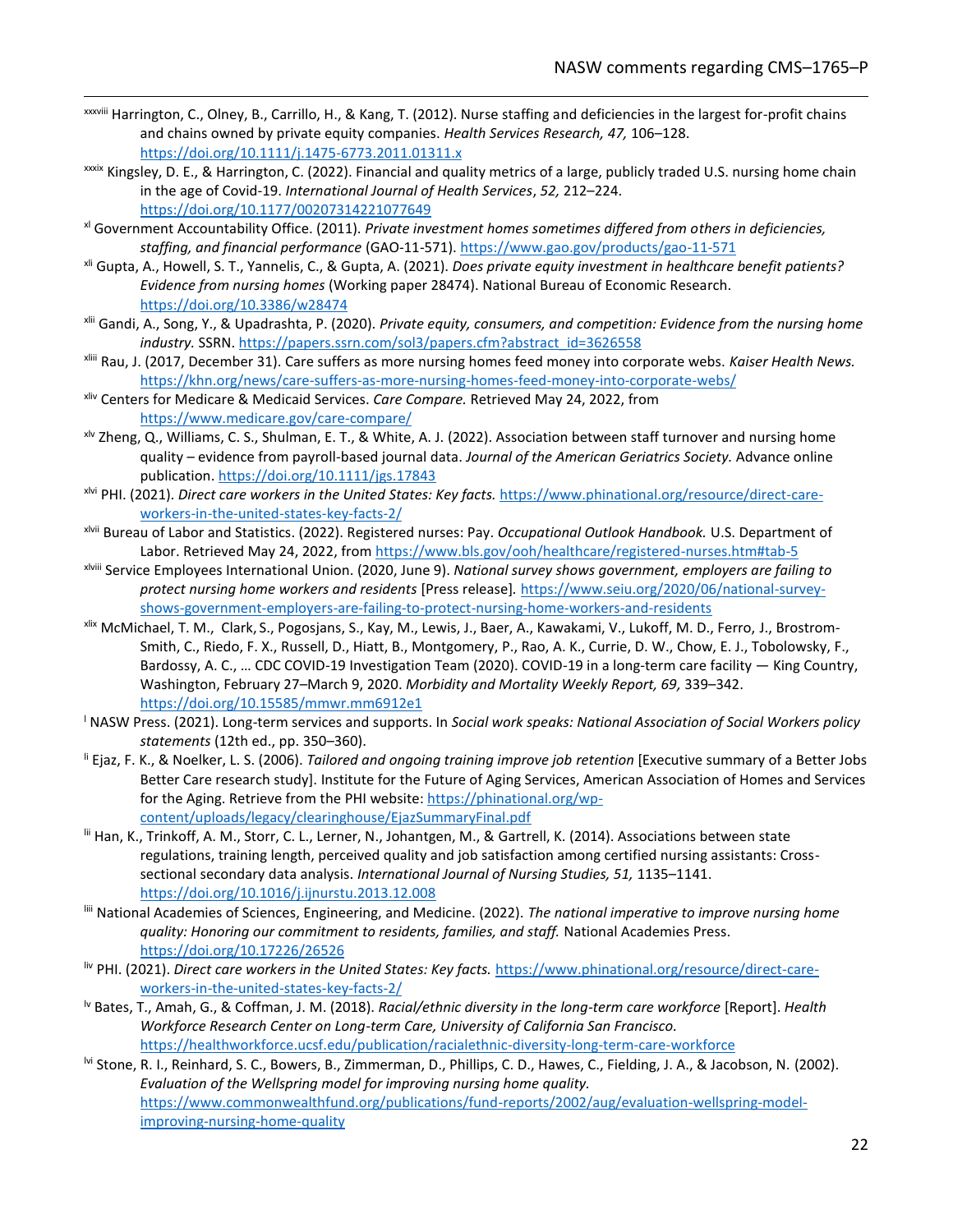- lvii Castle, N. (2009). Use of agency staff in nursing homes. *Research in Gerontological Nursing, 2,* 192–201.a <https://doi.org/10.3928/19404921-20090428-01>
- lviii Chen, M. M., & Grabowski, D. C. (2015). Intended and unintended consequences of minimum staffing standards for nursing homes. *Health Economics, 24,* 822–839[. https://doi.org/10.1002/hec.3063](https://doi.org/10.1002/hec.3063)
- $\frac{1}{2}$  Hyer, K., Temple, A., & Johnson, C. D. (2009). Florida's efforts to improve quality of nursing home care through nurse staffing standards, regulation, and Medicaid reimbursement. *Journal of Aging & Social Policy, 21,* 318–337. <https://doi.org/10.1080/08959420903166910>
- lx Zhang, N. J., Unruh, L., & Wan, T. H. (2013). Gaps in nurse staffing and nursing home resident needs. *Nursing Economic\$, 31,* 289–297. [https://www.proquest.com/openview/610487a33f3fe29e1111a99418315625/1?pq](https://www.proquest.com/openview/610487a33f3fe29e1111a99418315625/1?pq-origsite=gscholar&cbl=30765)[origsite=gscholar&cbl=30765](https://www.proquest.com/openview/610487a33f3fe29e1111a99418315625/1?pq-origsite=gscholar&cbl=30765)
- <sup>ki</sup> Cohen, L. W., Zimmerman, S., Reed, D., Brown, P., Bowers, B. J., Nolet, K., Hudak, S., Horn, S. & THRIVE Research Collaborative. (2016). The Green House model of nursing home care in design and implementation. *Health Services Research, 51,* 352–377. <https://doi.org/10.1111/1475-6773.12418>
- lxii National Consumer Voice for Quality Long-Term Care. (2021). *State nursing home staffing standards: Summary report.* <https://theconsumervoice.org/news/detail/all/staffing-report>
- lxiii Harrington, C., Dellefield, M. E., Halifax, E., Fleming, M. L., & Bakerjian, D. (2020). Appropriate nurse staffing levels for U.S. nursing homes. *Health Services Insights, 13,* 1178632920934785 (eCollection). <https://doi.org/10.1177/1178632920934785>
- lxiv H.R. 598, 117th Cong. (1st Sess. 2021).
- lxv Harrington, C., Dellefield, M. E., Halifax, E., Fleming, M. L., & Bakerjian, D. (2020). Appropriate nurse staffing levels for U.S. nursing homes. *Health Services Insights, 13,* 1178632920934785 (eCollection). <https://doi.org10.1177/1178632920934785>
- lxvi Dellefield, M. E., Castle, N. G., McGilton, K. S., & Spilsbury, K. (2015). The relationship between registered nurses and nursing home quality: An integrative review (2008–2014). *Nursing Economic\$, 33,* 95–108, 116. <https://www.proquest.com/docview/1674728394/4A87F4114BDB4C4EPQ/1>
- lxvii Centers for Medicare & Medicaid Services. (2022, April 7). *COVID-19 emergency declaration blanket waivers for health care providers.* Retrieved June 7, 2022, fro[m https://www.cms.gov/files/document/covid-19-emergency](https://www.cms.gov/files/document/covid-19-emergency-declaration-waivers.pdf)[declaration-waivers.pdf](https://www.cms.gov/files/document/covid-19-emergency-declaration-waivers.pdf)
- lxviii Centers for Medicare & Medicaid Services. (2001). *Appropriateness of minimum nurse staffing ratios in nursing homes. Report to Congress: Phase II Final* (Volumes I–III).
- lxix PHI. (2021). *Direct care workers in the United States: Key facts.* [https://www.phinational.org/resource/direct-care](https://www.phinational.org/resource/direct-care-workers-in-the-united-states-key-facts-2/)[workers-in-the-united-states-key-facts-2/](https://www.phinational.org/resource/direct-care-workers-in-the-united-states-key-facts-2/)
- lxx Schnelle, J. F., Schroyer, L. D., Saraf, A. A., & Simmons, S. F. (2016). Determining nurse aide staffing requirements to provide care based on resident workload: A discrete event simulation model*. JAMDA, 17,* 970–977. <https://doi.org/10.1016/j.jamda.2016.08.006>
- lxxi Montayre, J., & Montayre, J. (2017). Nursing work in long-term care: An integrative review. *Journal of Gerontological Nursing, 43,* 41–49.<https://doi.org/10.3928/00989134-20170519-02>
- lxxii Harrington, C., Schnelle, J. F., McGregor, M., & Simmons, S. F. (2016). Article commentary: The need for minimum staffing standards in nursing homes. *Health Services Insights, 9,* 13–19.<https://doi.org/10.4137/HSI.S38994>
- lxxiii Dyck, M. J. (2007). Nursing staffing and resident outcomes in nursing homes. *Journal of Nursing Care Quality, 22,* 59–65. [https://journals.lww.com/jncqjournal/Abstract/2007/01000/Nursing\\_Staffing\\_and\\_Resident\\_Outcomes\\_in\\_Nursin](https://journals.lww.com/jncqjournal/Abstract/2007/01000/Nursing_Staffing_and_Resident_Outcomes_in_Nursing.12.aspx) [g.12.aspx](https://journals.lww.com/jncqjournal/Abstract/2007/01000/Nursing_Staffing_and_Resident_Outcomes_in_Nursing.12.aspx)
- lxxiv Horn, S. D., Buerhaus, P., Bergstrom, N., & Smout, R. J. (2005). RN staffing time and outcomes of long-stay nursing home residents: Pressure ulcers and other adverse outcomes are less likely as RNs spend more time on direct patient care. *American Journal of Nursing, 105,* 58–70. [https://journals.lww.com/ajnonline/Pages/articleviewer.aspx?year=2005&issue=11000&article=00028&type=Fullt](https://journals.lww.com/ajnonline/Pages/articleviewer.aspx?year=2005&issue=11000&article=00028&type=Fulltext) [ext](https://journals.lww.com/ajnonline/Pages/articleviewer.aspx?year=2005&issue=11000&article=00028&type=Fulltext)
- lxxv Harrington, C., Dellefield, M. E., Halifax, E., Fleming, M. L., & Bakerjian, D. (2020). Appropriate nurse staffing levels for U.S. nursing homes. *Health Services Insights, 13,* 1178632920934785 (eCollection). <https://doi.org/10.1177/1178632920934785>
- lxxvi Harrington, C., Swan, J. H., & Carrillo, H. (2007). Nursing staffing and Medicaid reimbursement rates. *Health Services Research, 47,* 106–128[. https://doi.org/10.1111/j.1475-6773.2011.01311.x](https://doi.org/10.1111/j.1475-6773.2011.01311.x)
- lxxvii Park, J., & Stearns, S. C. (2009). Effects of state minimum staffing standards on nursing home staffing and quality of care. *Health Services Research, 44,* 56–78[. https://doi.org/10.1111/j.1475-6773.2008.00906.x](https://doi.org/10.1111/j.1475-6773.2008.00906.x)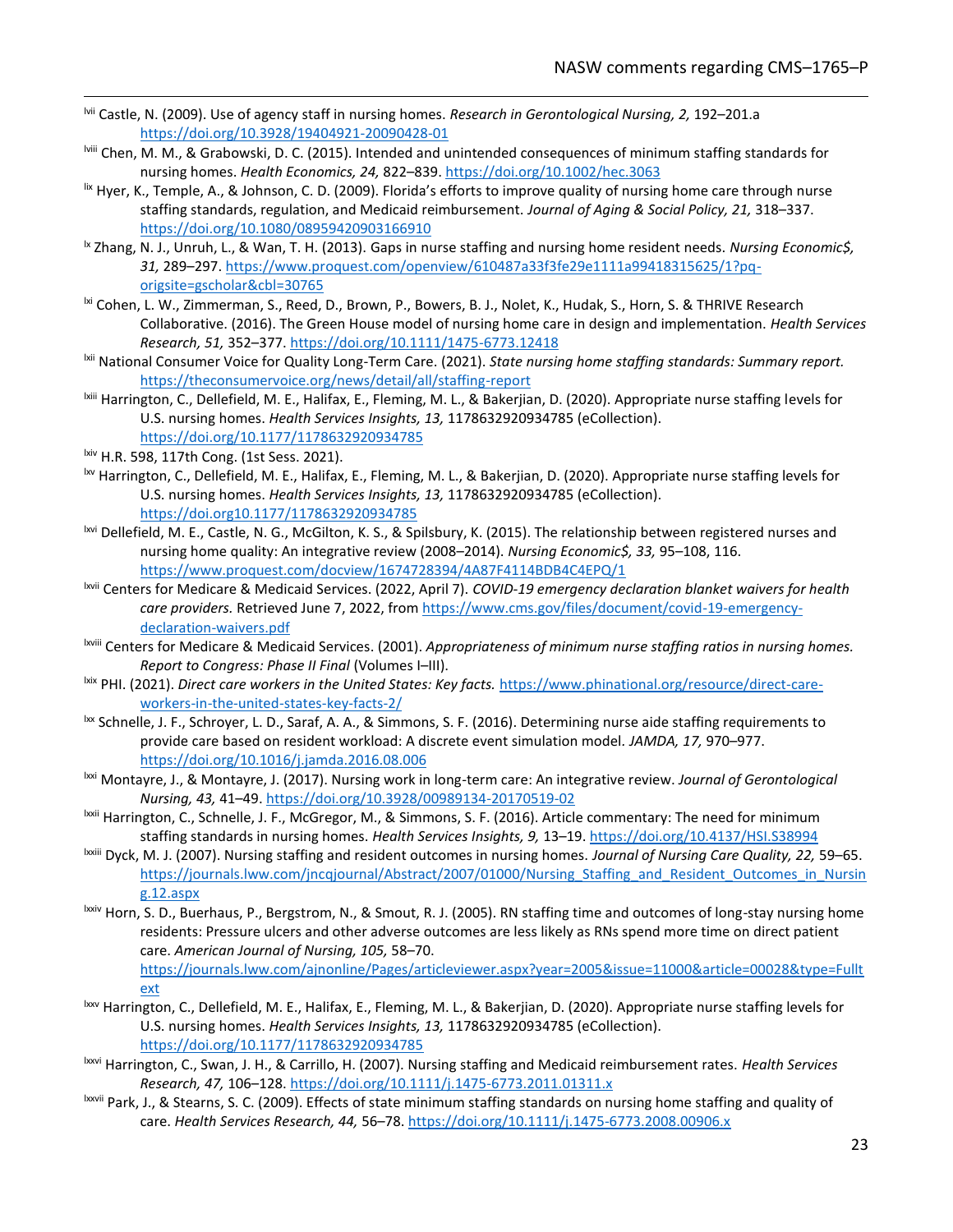- lxxviii Bowblis, J. R. (2011). Staffing ratios and quality: An analysis of minimum direct care staffing requirements for nursing homes. *Health Services Research, 46,* 1495–1516[. https://doi.org/10.1111/j.1475-6773.2011.01274.x](https://doi.org/10.1111/j.1475-6773.2011.01274.x)
- lxxix Zhang, X., & Grabowski, D. C. (2004). Nursing home staffing and quality under the Nursing Home Reform Act. *The Gerontologist, 44,* 13–23.<https://doi.org/10.1093/geront/44.1.13>
- $\frac{b}{x}$  Hyer, K., Temple, A., & Johnson, C. D. (2009). Florida's efforts to improve quality of nursing home care through nurse staffing standards, regulation, and Medicaid reimbursement. *Journal of Aging & Social Policy, 21,* 318–337. <https://doi.org/10.1080/08959420903166910>
- lxxxi Chen, M. M., & Grabowski, D. C. (2015). Intended and unintended consequences of minimum staffing standards for nursing homes. *Health Economics, 24,* 822–839[. https://doi.org/10.1002/hec.3063](https://doi.org/10.1002/hec.3063)
- lxxxii National Consumer Voice for Quality Long-Term Care. (2021). *State nursing home staffing standards: Summary report.* <https://theconsumervoice.org/news/detail/all/staffing-report>
- lxxxiii Chen, M. M., & Grabowski, D. C. (2015). Intended and unintended consequences of minimum staffing standards for nursing homes. *Health Economics, 24,* 822–839. <https://doi.org/10.1002/hec.3063>
- <sup>lxxxiv</sup> Hyer, K., Temple, A., & Johnson, C. D. (2009). Florida's efforts to improve quality of nursing home care through nurse staffing standards, regulation, and Medicaid reimbursement. *Journal of Aging & Social Policy, 21,* 318–337. <https://doi.org/10.1080/08959420903166910>
- lxxxv Harrington, C., Kovner, C., Kayser-Jones, J., Berger, S., Mohler, M., Burke, R., & Zimmerman, D. (2000). Experts recommend minimum nurse staffing standards for nursing facilities in the United States. *The Gerontologist, 40,* 5– 16.<https://doi.org/10.1093/geront/40.1.5>
- lxxxvi Harrington, C., Schnelle, J. F., McGregor, M., & Simmons, S. F. (2016). Article commentary: The need for minimum staffing standards in nursing homes. *Health Services Insights, 9,* 13–19.<https://doi.org/10.4137/HSI.S38994>
- lxxxvii Dellefield, M. E., Castle, N. G., McGilton, K. S., & Spilsbury, K. (2015). The relationship between registered nurses and nursing home quality: An integrative review (2008–2014). *Nursing Economic\$, 33,* 95–108, 116. <https://www.proquest.com/docview/1674728394/4A87F4114BDB4C4EPQ/1>
- lxxxviii Dorr, D. A., Horn, S. D., & Smout, R. J. (2005). Cost analysis of nursing home registered nurse staffing times. *Journal of the American Geriatrics Society, 53,* 840–845[. https://doi.org/10.1111/j.1532-5415.2005.53267.x](https://doi.org/10.1111/j.1532-5415.2005.53267.x)
- lxxxix Office of the Inspector General. (2013). *Medicare nursing home resident hospitalization rates merit additional monitoring* (OEI-06-11-00040). U.S. Department of Health and Human Services. <https://oig.hhs.gov/oei/reports/oei-06-11-00040.asp>
- xc Institute of Medicine. (1983). *Nursing and nursing education: Public policies and private actions.* [https://nap.nationalacademies.org/catalog/1120/nursing-and-nursing-education-public-policies-and-private](https://nap.nationalacademies.org/catalog/1120/nursing-and-nursing-education-public-policies-and-private-actions)[actions](https://nap.nationalacademies.org/catalog/1120/nursing-and-nursing-education-public-policies-and-private-actions)
- xci Towsley, G. L., Beck, S. L., Dudley, W. N., & Pepper, G. A. (2011). Staffing levels in rural nursing homes. *Research in Gerontological Nursing, 4,* 1–14. <https://doi.org/10.3928/19404921-20100831-01>
- xcii The White House. (2022). Fact sheet: Protecting seniors by improving safety and quality of care in the nation's nursing homes. [https://www.whitehouse.gov/briefing-room/statements-releases/2022/02/28/fact-sheet-protecting](https://www.whitehouse.gov/briefing-room/statements-releases/2022/02/28/fact-sheet-protecting-seniors-and-people-with-disabilities-by-improving-safety-and-quality-of-care-in-the-nations-nursing-homes/)[seniors-and-people-with-disabilities-by-improving-safety-and-quality-of-care-in-the-nations-nursing-homes/](https://www.whitehouse.gov/briefing-room/statements-releases/2022/02/28/fact-sheet-protecting-seniors-and-people-with-disabilities-by-improving-safety-and-quality-of-care-in-the-nations-nursing-homes/)
- xciii Bern-Klug, M., Carter, K. A., & Wang, Y. (2021). More evidence that federal regulations perpetuate unrealistic nursing home social services staffing ratios. *Journal of Gerontological Social Work, 64,* 811–831. <https://doi.org/10.1080/01634372.2021.1937432>
- xciv Office of the Inspector General. (2003). *Psychosocial services in skilled nursing facilities* (OEI-02-01-00610). U.S. Department of Health and Human Services[. https://oig.hhs.gov/oei/reports/oei-02-01-00610.pdf](https://oig.hhs.gov/oei/reports/oei-02-01-00610.pdf)
- xcv Office of the Inspector General. (2013). *Medicare nursing home resident hospitalization rates merit additional monitoring* (OEI-06-11-00040). U.S. Department of Health and Human Services[. https://oig.hhs.gov/oei/reports/oei-06-11-](https://oig.hhs.gov/oei/reports/oei-06-11-00040.asp) [00040.asp](https://oig.hhs.gov/oei/reports/oei-06-11-00040.asp)
- xcvi Bonifas, R. P. (2008–2009). Nursing home work environment characteristics: Associated outcomes in psychosocial care. *Health Care Financing Review, 30,* 19–33. [https://www.cms.gov/Research-Statistics-Data-and-](https://www.cms.gov/Research-Statistics-Data-and-Systems/Research/HealthCareFinancingReview/downloads/08Winterpg19.pdf)[Systems/Research/HealthCareFinancingReview/downloads/08Winterpg19.pdf](https://www.cms.gov/Research-Statistics-Data-and-Systems/Research/HealthCareFinancingReview/downloads/08Winterpg19.pdf)
- xcvii Zhang, N. J., Gammonley, G., Paek, S. C., & Frahm, K. (2008–2009). Facility service environments, staffing, and psychosocial care in nursing homes[. https://www.cms.gov/Research-Statistics-Data-and-](https://www.cms.gov/Research-Statistics-Data-and-Systems/Research/HealthCareFinancingReview/downloads/08Winterpg5.pdf)[Systems/Research/HealthCareFinancingReview/downloads/08Winterpg5.pdf](https://www.cms.gov/Research-Statistics-Data-and-Systems/Research/HealthCareFinancingReview/downloads/08Winterpg5.pdf)
- xcviii Restorick Roberts, A., Smith, A. C., & Bowblis, J. R. (2019). *Impact of social service staffing on nursing home quality and resident outcomes [Research brief].* Scripps Gerontology Center, Miami University.<http://bit.ly/2sUcApp>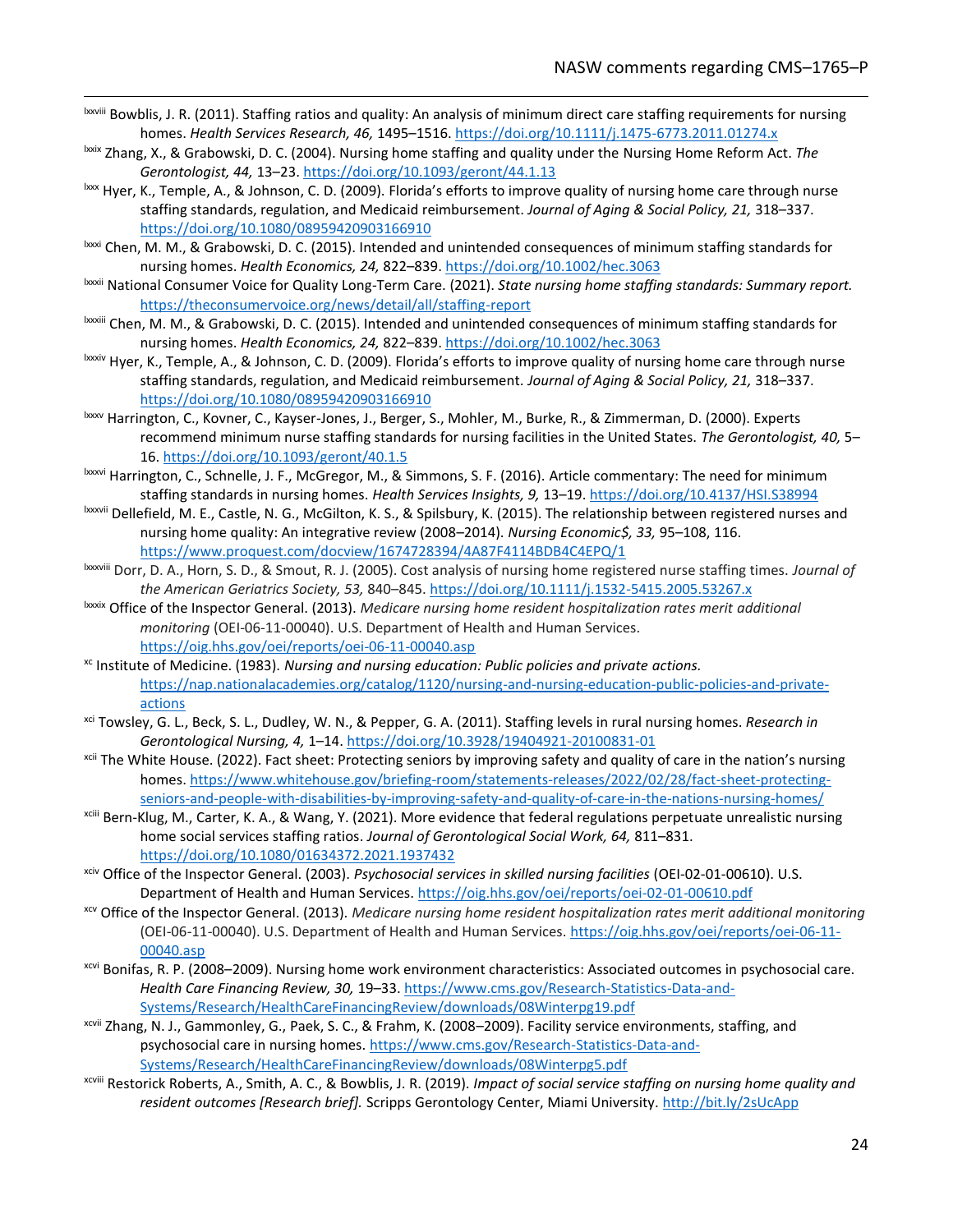- xcix Restorick Roberts, A., Smith, A. C., & Bowblis, J. R. (2019). *Impact of social service staffing on nursing home quality and resident outcomes [Research brief].* Scripps Gerontology Center, Miami University.<http://bit.ly/2sUcApp> [Quote is from p. 2]
- <sup>c</sup> Bern-Klug, M., Carter, K. A., & Wang, Y. (2021). More evidence that federal regulations perpetuate unrealistic nursing home social services staffing ratios. *Journal of Gerontological Social Work, 64,* 811–831. <https://doi.org/10.1080/01634372.2021.1937432>
- ci Wang, X., Simons, K., Gammonley, D., Restorick Roberts, A., & Bern-Klug, M. (2021). Social service directors' roles and selfefficacy in suicide risk management in US nursing homes. *Journal of Gerontological Social Work, 64,* 791–810. <https://doi.org/10.1080/01634372.2021.1936331> [Quote is from p. 791]
- cii Restorick Roberts, A., Smith, K., Bern-Klug, M., & Hector, P. (2021). Barriers to psychosocial care in nursing homes as reported by social services directors. *Journal of Gerontological Social Work, 64,* 832–850. <https://doi.org/10.1080/01634372.2021.1937766>
- ciii Wang, X., Simons, K., Gammonley, D., Restorick Roberts, A., & Bern-Klug, M. (2021). Social service directors' roles and self-efficacy in suicide risk management in US nursing homes. *Journal of Gerontological Social Work, 64,* 791–810. <https://doi.org/10.1080/01634372.2021.1936331> [Quote is from p. 791]
- civ Medicare and Medicaid Programs; Reform of Requirements for Long-Term Care Facilities, 80 F.R. 42168 (proposed July 6, 2015) (to be codified at 42 C.F.R. parts 405, 431, 447, 482, 483, 485, & 488).
- cv McClain, A. (2015, October 14). *Comments from the National Association of Social Workers to the Centers for Medicare & Medicaid Services regarding reform of requirements for long-term care facilities* (CMS-3260-P). National Association of Social Workers.<https://bit.ly/NASW-LTC-comments-2015>
- cvi Medicare and Medicaid Programs; Reform of Requirements for Long-Term Care Facilities, 81 F.R. 68688 (Oct. 4, 2016) (to be codified at 42 C.F.R. parts 405, 431, 447, 482, 483, 485, 488, & 489).
- cvii Centers for Medicare & Medicaid Services. (2021). *Jimmo settlement.* [https://www.cms.gov/Center/Special-](https://www.cms.gov/Center/Special-Topic/Jimmo-Center)[Topic/Jimmo-Center](https://www.cms.gov/Center/Special-Topic/Jimmo-Center)
- cviii Center for Medicare Advocacy. (2022). *Jimmo update: CMS reminds providers and contractors of Medicare coverage to maintain or slow decline.* [https://medicareadvocacy.org/jimmo-update-cms-reminds-providers-and-contractors-of](https://medicareadvocacy.org/jimmo-update-cms-reminds-providers-and-contractors-of-medicare-coverage-to-maintain-or-slow-decline/)[medicare-coverage-to-maintain-or-slow-decline/](https://medicareadvocacy.org/jimmo-update-cms-reminds-providers-and-contractors-of-medicare-coverage-to-maintain-or-slow-decline/)
- cix Restorick Roberts, A., Smith, K., Bern-Klug, M., & Hector, P. (2021). Barriers to psychosocial care in nursing homes as reported by social services directors. *Journal of Gerontological Social Work, 64,* 832–850. <https://doi.org/10.1080/01634372.2021.1937766>
- cx Bern-Klug, M., Smith, K. M., Restorick Robert, A., Kusmaul, N., Gammonley, D., Hector, P., Simons, K., Galambos, C., Bonifas, R. P., Herman, C., Downes, D., Munn, J. C., Rudderham, G., Cordes, E. A., & Connolly, R. (2021). About a third of nursing home social services directors have earned a social work degree and license. *Journal of Gerontological Social Work, 64,* 699–720. <https://doi.org/10.1080/01634372.2021.1891594>
- cxi Bern-Klug, M., Kramer, K. W. O., Sharr, P., & Cruz, I. (2010). Nursing home social services directors' opinions about the number of residents they can serve. *Journal of Aging & Social Policy, 22,* 33–52. <https://doi.org/10.1080/08959420903396426>
- cxii Wells, S., & Grant, R. (2012, July 16). *Comments from the National Consumer Voice for Quality Long-Term Care to the Centers for Medicare & Medicaid Services regarding the conditions of participation for long-term care facilities, pursuant to executive orders 13563 and 13610* [Letter]. National Consumer Voice for Quality Long-Term Care. [https://theconsumervoice.org/uploads/files/issues/Consumer-Voice-Recommendations-Requirements-of-](https://theconsumervoice.org/uploads/files/issues/Consumer-Voice-Recommendations-Requirements-of-Participation.pdf)[Participation.pdf](https://theconsumervoice.org/uploads/files/issues/Consumer-Voice-Recommendations-Requirements-of-Participation.pdf)
- cxiii Smetanka, L., & Grant, R. (2015, October 14). *Comments from the National Consumer Voice for Quality Long-Term Care to the Centers for Medicare & Medicaid Services regarding reform of requirements for long-term care facilities (CMS-3260-P)* [Letter]. National Consumer Voice for Quality Long-Term Care. [http://theconsumervoice.org/uploads/files/issues/CV\\_comments\\_-proposed\\_nursing\\_home\\_rules\\_10-14-](http://theconsumervoice.org/uploads/files/issues/CV_comments_-proposed_nursing_home_rules_10-14-15_final.pdf) [15\\_final.pdf](http://theconsumervoice.org/uploads/files/issues/CV_comments_-proposed_nursing_home_rules_10-14-15_final.pdf)
- cxiv Council on Social Work Education. (n.d.) *Accreditation: Directory.* Retrieved June 3, 2022, from <https://www.cswe.org/accreditation/directory>
- cxv Liu, J., & Bern-Klug, M. (2013). Nursing home social services directors who report thriving at work. *Journal of Gerontological Social Work, 56,* 127–145[. https://doi.org/10.1080/01634372.2012.750255](https://doi.org/10.1080/01634372.2012.750255)
- cxvi Simons, K. V., & Jankowski, T. B. (2008). Factors influencing nursing home social workers' intentions to quit employment. *Administration in Social Work, 32,* 5–21[. https://doi.org/10.1300/J147v32n01\\_02](https://doi.org/10.1300/J147v32n01_02)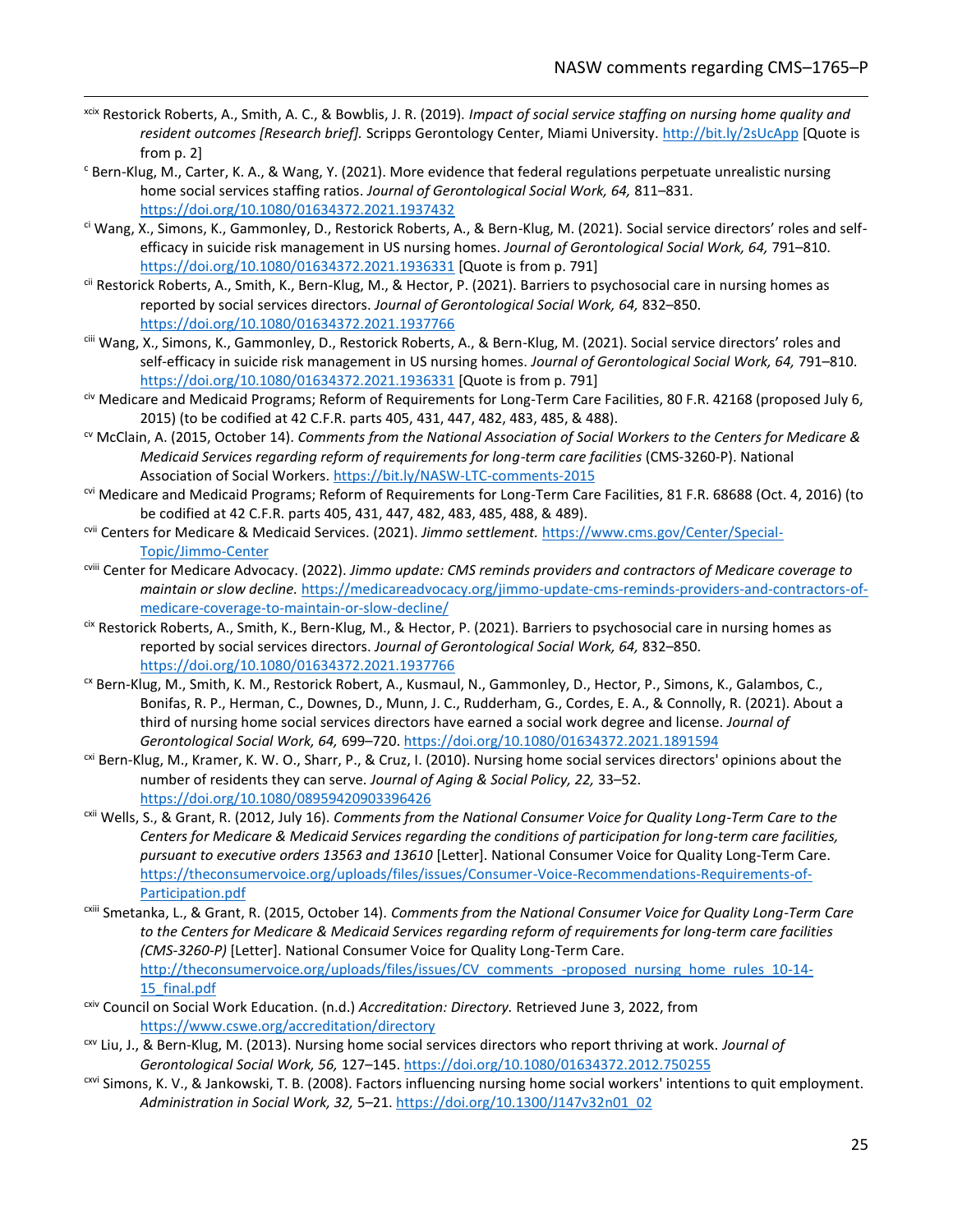- cxvii Whitaker, T., Weismiller, T., & Clark, E. (2006). *Assuring the sufficiency of a frontline workforce: A national study of licensed social workers. Special report: Social work services for older adults*. National Association of Social Workers. <https://www.socialworkers.org/LinkClick.aspx?fileticket=RIc1kLerL3c%3d&portalid=0>
- cxviii National Association of Social Workers. (n.d.). *Student loan debt relief for social workers.* Retrieved June 3, 2022, from <https://www.socialworkers.org/Advocacy/Policy-Issues/Student-Loan-Forgiveness>
- cxix NASW Press. (2021). Long-term services and supports. In *Social work speaks: National Association of Social Workers policy statements* (12th ed., pp. 350–360). [Quote is from p. 355]
- cxx National Association of Social Workers. (2003). *NASW standards for social work services in long-term care facilities.*  <https://bit.ly/NASW-LTC-standards-2003>
- cxxi Council on Social Work Education. (2015). *2015 educational policy and accreditation standards for baccalaureate and master's social work programs.* [https://www.cswe.org/getattachment/Accreditation/Standards-and-Policies/2015-](https://www.cswe.org/getattachment/Accreditation/Standards-and-Policies/2015-EPAS/2015EPASandGlossary.pdf) [EPAS/2015EPASandGlossary.pdf](https://www.cswe.org/getattachment/Accreditation/Standards-and-Policies/2015-EPAS/2015EPASandGlossary.pdf) [Quote is from p. 8]
- cxxii Medicare and Medicaid Programs; Reform of Requirements for Long-Term Care Facilities, 81 F.R. 68688 (Oct. 4, 2016) (to be codified at 42 C.F.R. parts 405, 431, 447, 482, 483, 485, 488, & 489).
- cxxiii Council on Social Work Education. (2022, March 16). *Frequently asked questions (FAQs) | Baccalaureate and master's accreditation.* [https://www.cswe.org/getmedia/27da2d2d-034f-4632-853f-a96b884fdfa6/Accreditation-FAQs-3-](https://www.cswe.org/getmedia/27da2d2d-034f-4632-853f-a96b884fdfa6/Accreditation-FAQs-3-16-22.pdf) [16-22.pdf](https://www.cswe.org/getmedia/27da2d2d-034f-4632-853f-a96b884fdfa6/Accreditation-FAQs-3-16-22.pdf)
- cxxiv Council on Social Work Education. (2015). *2015 educational policy and accreditation standards for baccalaureate and master's social work programs.* [https://www.cswe.org/getattachment/Accreditation/Standards-and-Policies/2015-](https://www.cswe.org/getattachment/Accreditation/Standards-and-Policies/2015-EPAS/2015EPASandGlossary.pdf) [EPAS/2015EPASandGlossary.pdf](https://www.cswe.org/getattachment/Accreditation/Standards-and-Policies/2015-EPAS/2015EPASandGlossary.pdf)
- cxxv Leedahl, S. N., R. K. Chapin, & Little, T. D. (2015). Multilevel examination of facility characteristics, social integration, and health for older adults living in nursing homes. *Journals of Gerontology, Series B: Psychological Sciences and Social Sciences, 70,* 111–122[. https://doi:org/10.1093/geronb/gbu112](https://doi:org/10.1093/geronb/gbu112)
- cxxvi Bern-Klug, M., Kramer, K. W. O., Chan, G., Kane, R., Dorfman, L. T., Saunders, J. B. (2009). Characteristics of nursing home social services directors: How common is a degree in social work? *JAMDA, 52,* 36–44. <https://doi.org/10.1016/j.jamda.2008.06.011>
- cxxvii Simons, K., Bern-Klug, M., & An, S. (2012). Envisioning quality psychosocial care in nursing homes: The role of social work. *JAMDA, 13,* 800–805[. https://doi.org/10.1016/j.jamda.2012.07.016](https://doi.org/10.1016/j.jamda.2012.07.016)
- cxxviii National Association of Social Workers. (2003). *NASW standards for social work services in long-term care facilities.*  <https://bit.ly/NASW-LTC-standards-2003>
- cxxix National Academies of Sciences, Engineering, and Medicine. (2020). *Social workers and other social care providers play a key role in promoting better health for all: Findings from integrating social care into the delivery of health care: moving upstream to improve the nation's health.*

[https://www.nap.edu/resource/25467/Social\\_Care\\_Social%20Workers%20and%20Social%20Care%20Providers%2](https://www.nap.edu/resource/25467/Social_Care_Social%20Workers%20and%20Social%20Care%20Providers%20FINAL_06092020.pdf) [0FINAL\\_06092020.pdf](https://www.nap.edu/resource/25467/Social_Care_Social%20Workers%20and%20Social%20Care%20Providers%20FINAL_06092020.pdf)

- cxxx Greene, R. R., Dubus, N. M., Wright, M. A., Cole, T. S., Cohen, H. L., & Greene, N. A. (2021). *Social work practice with older adults: A resilience-enhancing guide.* NASW Press.
- cxxxi Greene, R. R., & Dubus, N. (2017). *Resilience in action: An information and practice guide.* NASW Press.
- cxxxii Simons, K., Connolly, R. P., Bonifas, R., Bailey, K., Downes, D., & Galambos, C. (2011). Psychosocial assessment of nursing home residents via MDS 3.0: Recommendations for social service training, staffing, and roles in interdisciplinary care. *JAMDA, 13,* 190.e9–190.e15.<https://doi.org/10.1016/j.jamda.2011.07.005>
- cxxxiii Zimmerman, S., Connolly, R., Zlotnik, J. L., Bern-Klug, M., & Cohen, L. W. (2012). Psychosocial care in nursing homes in the era of the MDS 3.0: Perspectives of the experts. *Journal of Gerontological Social Work, 55,* 444–461. <https://doi.org/10.1080/01634372.2012.667525>
- cxxxiv Bern-Klug, M., Smith, K. M., Restorick Robert, A., Kusmaul, N., Gammonley, D., Hector, P., Simons, K., Galambos, C., Bonifas, R. P., Herman, C., Downes, D., Munn, J. C., Rudderham, G., Cordes, E. A., & Connolly, R. (2021). About a third of nursing home social services directors have earned a social work degree and license. *Journal of Gerontological Social Work, 64,* 699–720[. https://doi.org/10.1080/01634372.2021.1891594](https://doi.org/10.1080/01634372.2021.1891594)
- cxxxv Bern-Klug, M., Kramer, K. W. O., Sharr, P., & Cruz, I. (2010). Nursing home social services directors' opinions about the number of residents they can serve. *Journal of Aging & Social Policy, 22,* 33–52. <https://doi.org/10.1080/08959420903396426>
- cxxxvi Bern-Klug, M., & Sabri, B. (2012). Nursing home social services directors and elder abuse staff training. *Journal of Gerontological Social Work, 55,* 5–20[. https://doi.org/10.1080/01634372.2011.626016](https://doi.org/10.1080/01634372.2011.626016)
- cxxxvii Bonifas, R. P. (2015). Resident-to-resident aggression in nursing homes: Social worker involvement and collaboration with nursing colleagues. *Health & Social Work, 40,* e101–e109.<https://doi.org/10.1093/hsw/hlv040>